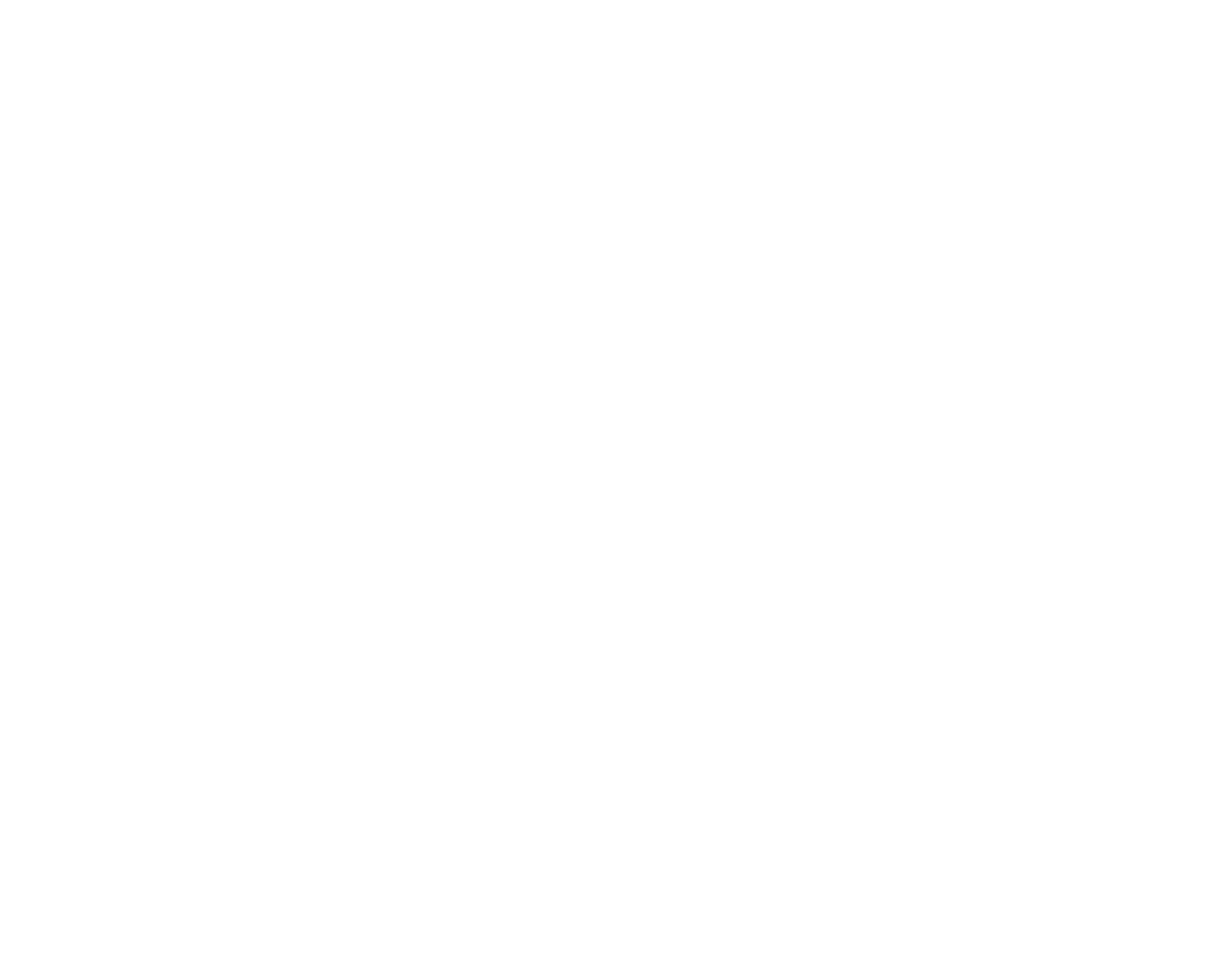**ACTUAL PERFORMANCE FOR OUTCOME MEASURES 473 - Public Utility Commission of Texas Fiscal Year 2015 10/9/2015**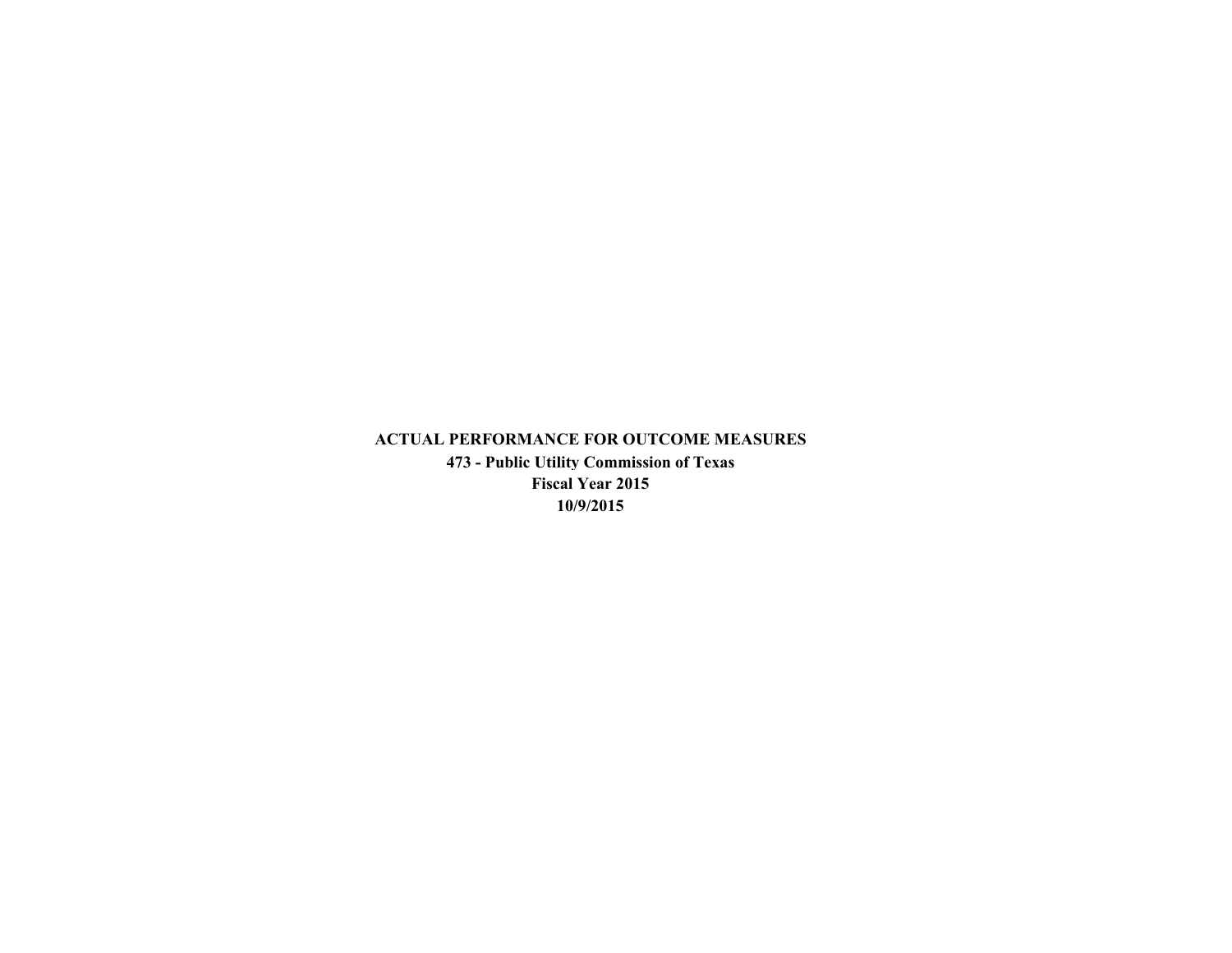|                                     | <b>Outcomes with Cover Page and Update Explanation</b><br>83rd Regular Session, Performance Reporting<br>Automated Budget and Evaluation System of Texas (ABEST)                                                                                                                                                                                   |                    |                                    | DATE:<br>TIME:<br>PAGE: | 10/9/2015<br>12:35:41PM<br>2 OF 3 |
|-------------------------------------|----------------------------------------------------------------------------------------------------------------------------------------------------------------------------------------------------------------------------------------------------------------------------------------------------------------------------------------------------|--------------------|------------------------------------|-------------------------|-----------------------------------|
| Agency code: 473                    | Agency name: Public Utility Commission of Texas                                                                                                                                                                                                                                                                                                    |                    |                                    |                         |                                   |
| Type/Objective/Measure              | 2015<br><b>Target</b>                                                                                                                                                                                                                                                                                                                              | 2015<br><b>YTD</b> | Percent of<br><b>Annual Target</b> |                         | <b>Target Range</b>               |
| 1-1 MAINTAIN COMPETITION            |                                                                                                                                                                                                                                                                                                                                                    |                    |                                    |                         |                                   |
| 1 % SERVED BY CITIES CERTIFIED      | 80.00 %                                                                                                                                                                                                                                                                                                                                            | 75.17%             | 93.96 % *                          |                         |                                   |
| the market place.<br>Prior YTD:     | Explanation of Variance: Some certificated telecommunications providers have experienced consolidations and other certificated telecommunications providers have left                                                                                                                                                                              |                    |                                    |                         |                                   |
| 4 RELATIVE ELEC PRICE: RESIDENTIAL  | 101.54%                                                                                                                                                                                                                                                                                                                                            | $100.33\%$         | 98.81 %                            |                         |                                   |
| Prior YTD:                          |                                                                                                                                                                                                                                                                                                                                                    |                    |                                    |                         |                                   |
| 7 % OF NAT'L AVG RESIDENTIAL E-BILL | 117.71 %                                                                                                                                                                                                                                                                                                                                           | 130.75 %           | $111.08\%$ *                       |                         |                                   |
|                                     | Explanation of Variance: Texas, when compared to a majority of the rest of the nation, tends to have a longer period of months in which customers run air conditioning<br>units, which account for a large portion of the electric bill. This tends to lead to a larger than average bill over a longer period of months when compared nationally. |                    |                                    |                         |                                   |
| Prior YTD:                          |                                                                                                                                                                                                                                                                                                                                                    |                    |                                    |                         |                                   |
| 8 RELATIVE ELEC OFFER PRICE: RES    | 90.00 %                                                                                                                                                                                                                                                                                                                                            | 86.22 %            | 95.80 %                            |                         |                                   |
| Prior YTD:                          |                                                                                                                                                                                                                                                                                                                                                    |                    |                                    |                         |                                   |
|                                     |                                                                                                                                                                                                                                                                                                                                                    |                    |                                    |                         |                                   |
| 1-2 REGULATE SERVICE PROVIDERS      |                                                                                                                                                                                                                                                                                                                                                    |                    |                                    |                         |                                   |

Explanation of Variance: The deviation from the target can be attributed to the largest telephone providers (AT&T Texas, Verizon, CenturyLink) being allowed to increase monthly rates for single-line residential service in deregulated exchanges while reducing dependence on the Texas Universal Service fund. The monthly residential bill national average is \$18.18 and below the \$24 ceiling that has been allowed to the largest providers. AT&T Texas and Verizon, the two largest providers, are at the \$24 ceiling in all deregulated exchanges (all exchanges for AT&T Texas have been deregulated).

Prior YTD:<br>2-2 RESOLVE COMPLAINTS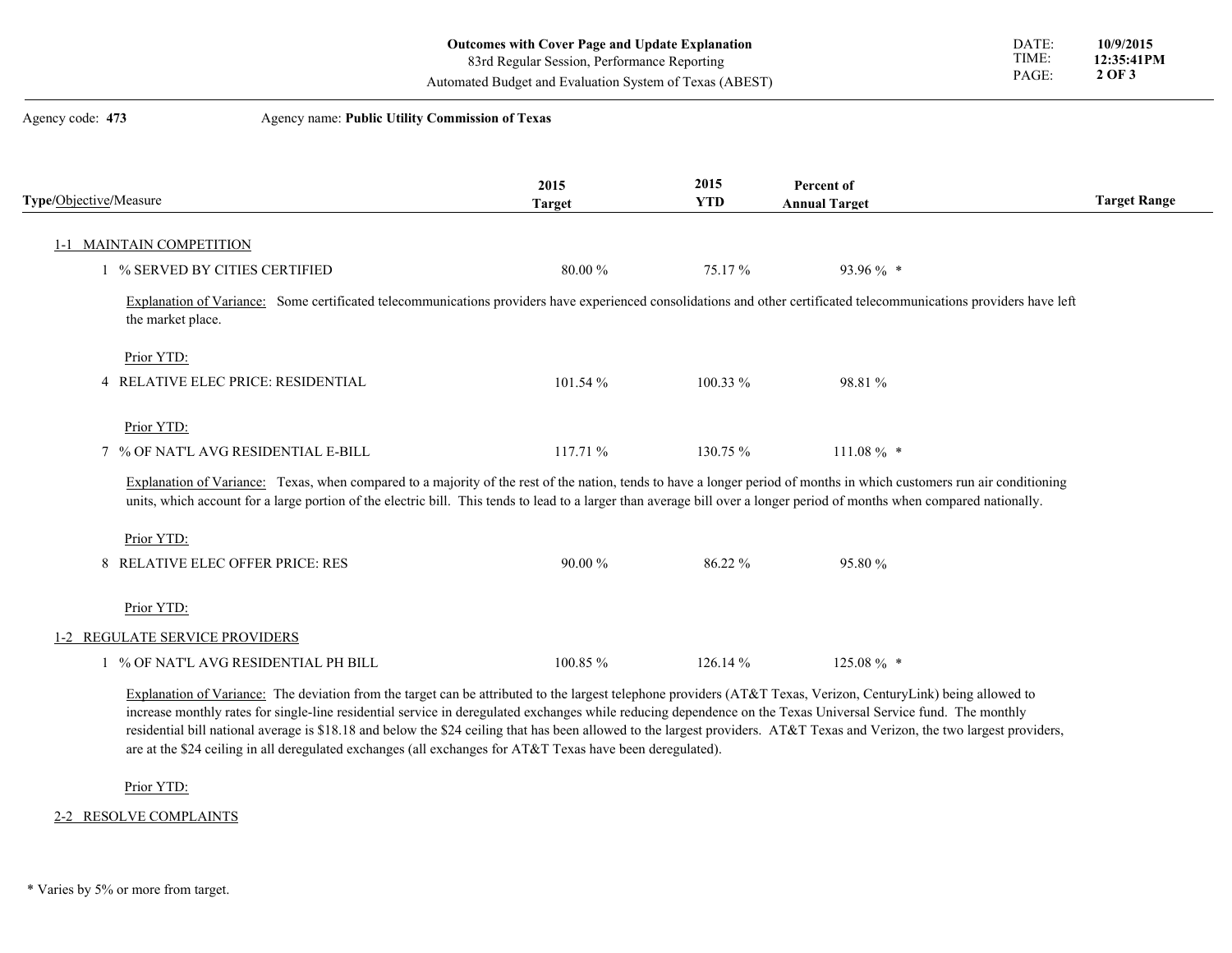| Outcomes with Cover Page and Update Explanation         | DATE: | 10/9/2015  |
|---------------------------------------------------------|-------|------------|
| 83rd Regular Session, Performance Reporting             | TIME: | 12:35:41PM |
| Automated Budget and Evaluation System of Texas (ABEST) | PAGE  | 3 OF 3     |

# Agency code: **473** Agency name: **Public Utility Commission of Texas**

| <b>Type/Objective/Measure</b>       | 2015<br><b>Target</b> | 2015<br><b>YTD</b> | Percent of<br><b>Annual Target</b> | <b>Target Range</b> |
|-------------------------------------|-----------------------|--------------------|------------------------------------|---------------------|
| 1 % CUST COMPLAINTS RESOLVED (IRP)  | $99.00\%$             | 99.64 %            | $100.65\%$                         |                     |
| Prior YTD:                          |                       |                    |                                    |                     |
| 3-1 FINANCIAL ASSISTANCE            |                       |                    |                                    |                     |
| % LOW-INCOME CUST PROVIDED DISCOUNT | $96.00\%$             | $96.62\%$          | $100.65\%$                         |                     |

Prior YTD: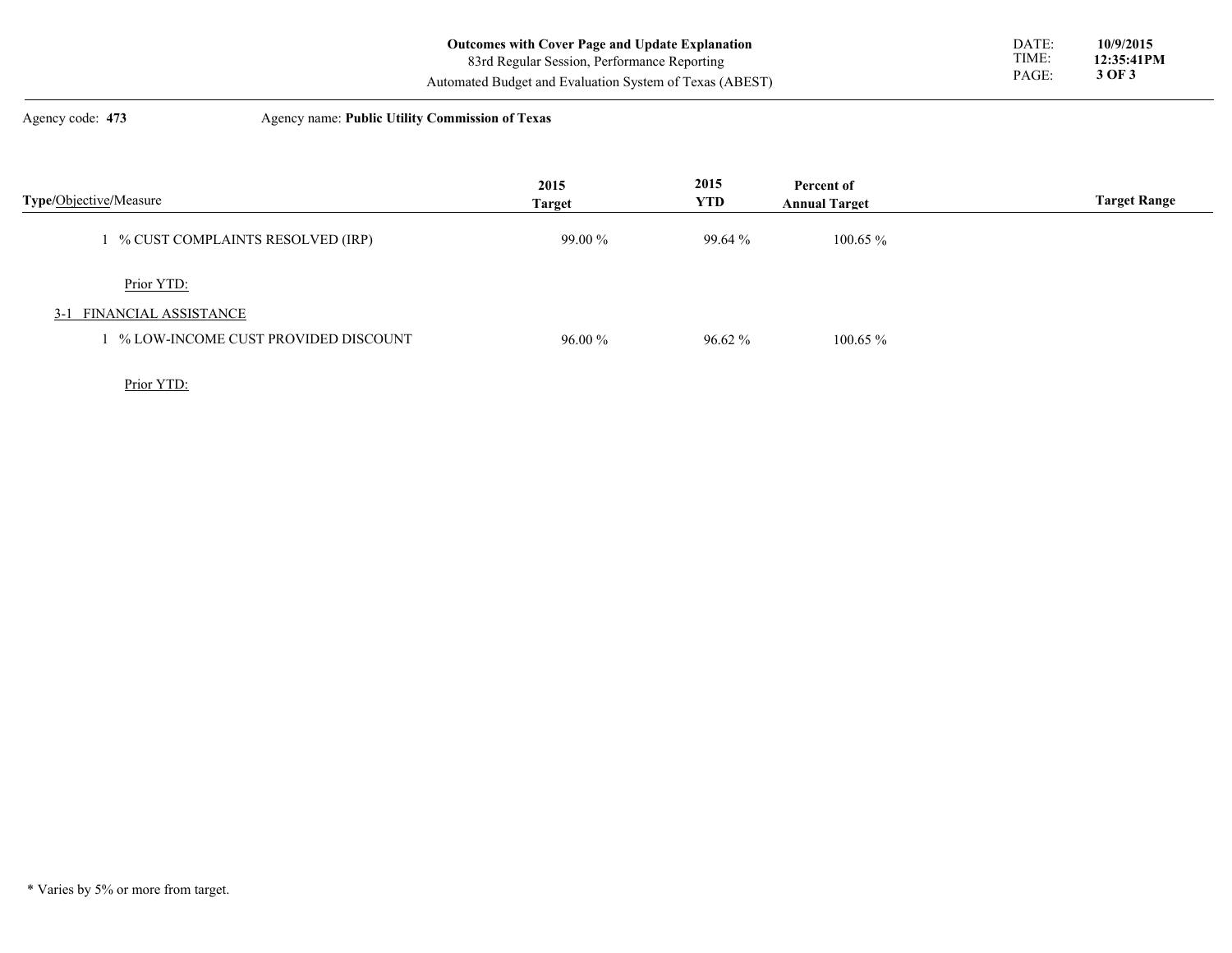# **ACTUAL PERFORMANCE FOR OUTPUT/EFFICIENCY MEASURES 473 - Public Utility Commission of Texas Fiscal Year 2015 10/9/2015**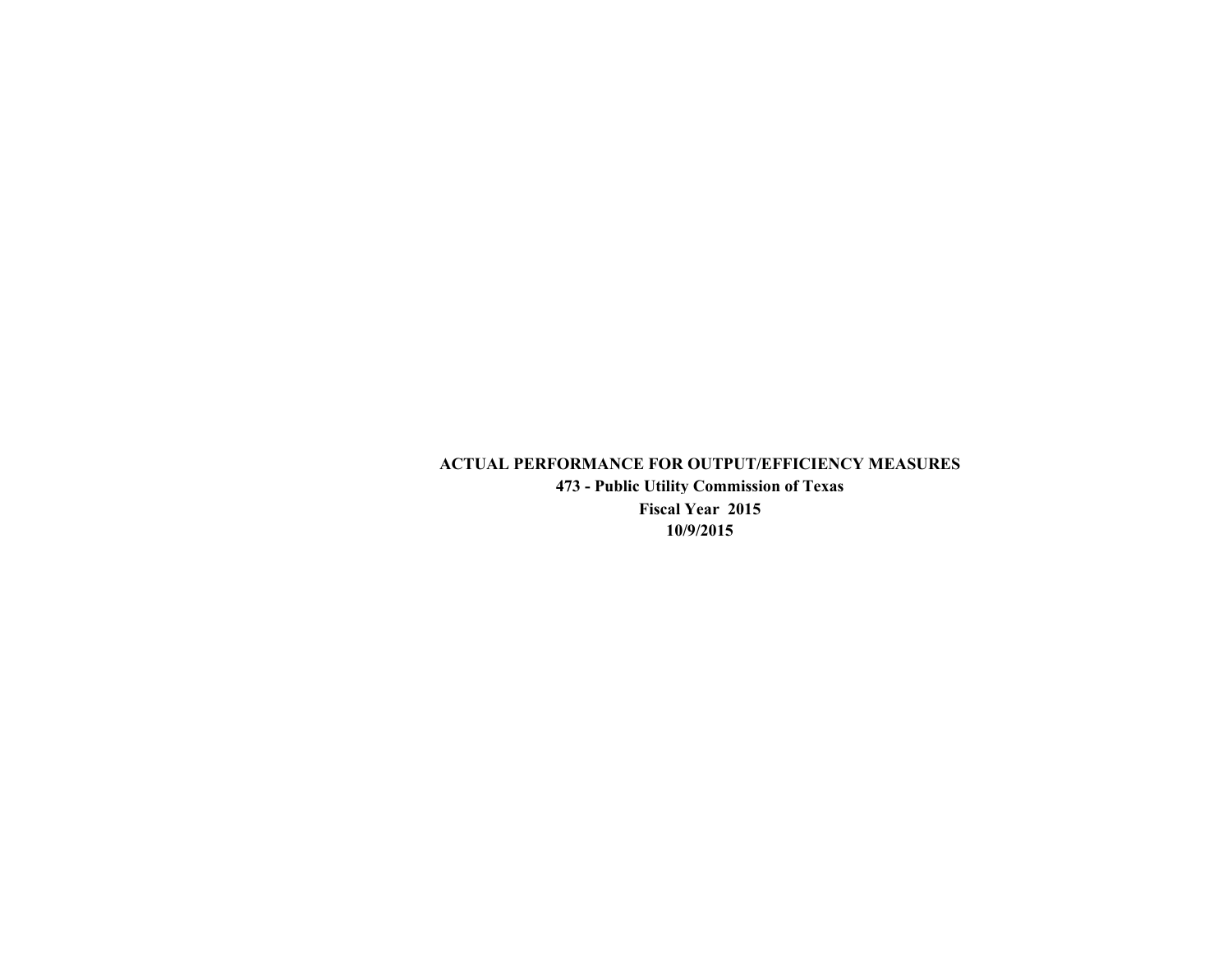10/9/2015 12:36:37PM

83rd Regular Session, Performance Reporting

Automated Budget and Evaluation System of Texas (ABEST)

| Agency code: 473                      | Agency name: Public Utility Commission of Texas                                                      |                       |                    |                                                                                                                                                                          |                     |
|---------------------------------------|------------------------------------------------------------------------------------------------------|-----------------------|--------------------|--------------------------------------------------------------------------------------------------------------------------------------------------------------------------|---------------------|
| Type/Strategy/Measure                 | 2015<br><b>Target</b>                                                                                | 2015<br><b>Actual</b> | 2015<br><b>YTD</b> | Percent of<br><b>Annual Target</b>                                                                                                                                       | <b>Target Range</b> |
|                                       |                                                                                                      |                       |                    |                                                                                                                                                                          |                     |
| <b>Output Measures</b>                |                                                                                                      |                       |                    |                                                                                                                                                                          |                     |
| 1-1-1 MARKET COMPETITION              |                                                                                                      |                       |                    |                                                                                                                                                                          |                     |
| 2 # INVESTIGATIONS FOR MKT POWER ELEC |                                                                                                      |                       |                    |                                                                                                                                                                          |                     |
| Quarter 1                             | 8.00                                                                                                 | 1.00                  | 1.00               | $12.50\%$ *                                                                                                                                                              | $1.60 - 2.40$       |
| Quarter 2                             | 8.00<br>litigation associated with the myriad of possible enforcement actions.                       | 5.00                  | 6.00               | 75.00 % *<br>Explanation of Variance: The number of market-power related investigations in any fiscal quarter/year are difficult to predict given the nature, timing and | $3.60 - 4.40$       |
| Quarter 3                             | 8.00                                                                                                 | 2.00                  | 8.00               | 100.00 % *                                                                                                                                                               | $5.60 - 6.40$       |
|                                       | and litigation associated with the myriad of possible enforcement actions.                           |                       |                    | Explanation of Variance: The number of market-power related investigations in any fiscal quarter/year are difficult to predict given the nature, timing                  |                     |
| Quarter 4                             | 8.00                                                                                                 | 3.00                  | 11.00              | 137.50 % *                                                                                                                                                               | $7.60 - 8.40$       |
|                                       | litigation associated with the myriad of possible enforcement actions. No updates to prior quarters. |                       |                    | Explanation of Variance: The number of market-power related investigations in any fiscal year is difficult to predict given the nature, timing and                       |                     |

# 3 # OF CASES COMPLETED RELATED COMP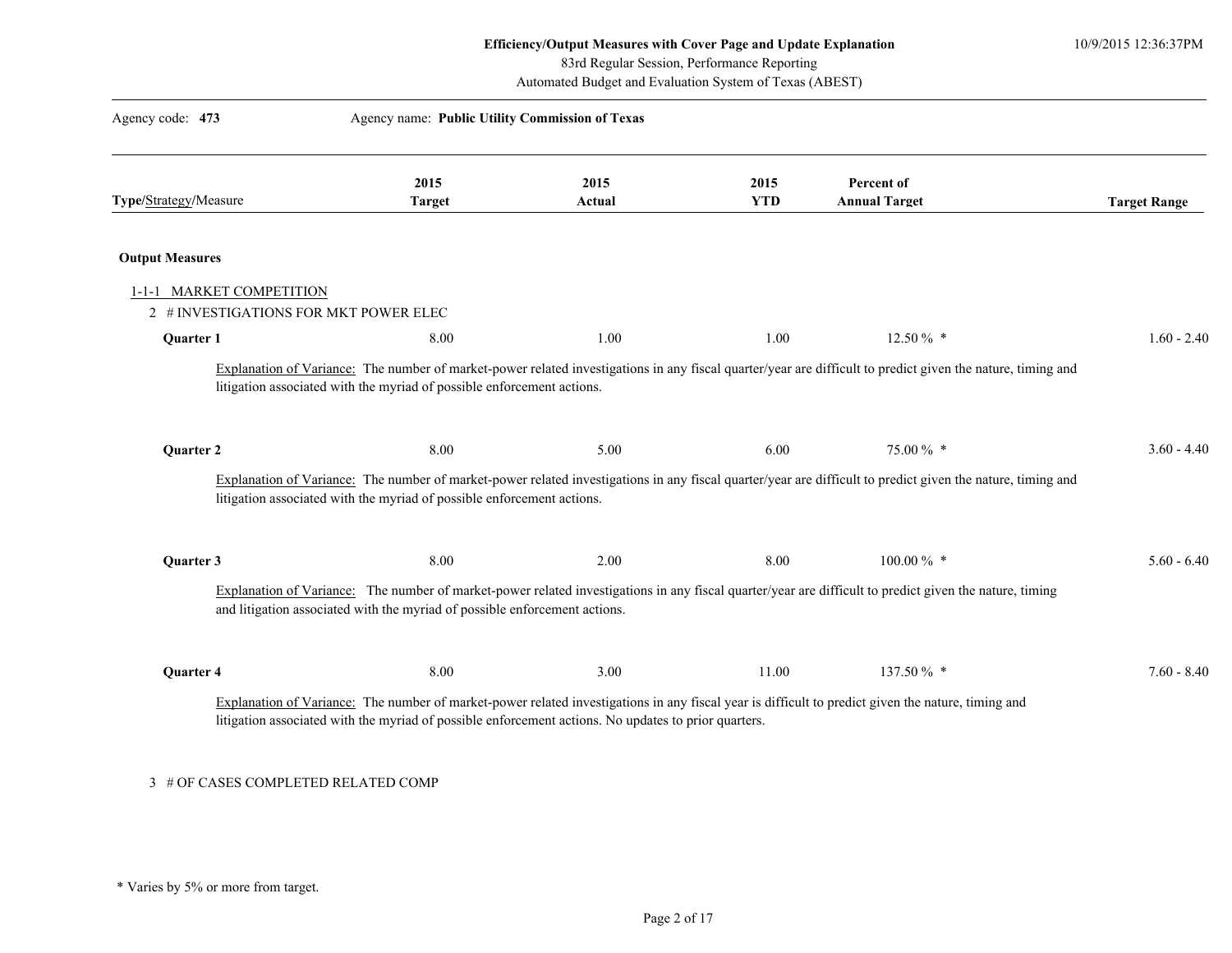10/9/2015 12:36:37PM

83rd Regular Session, Performance Reporting

Automated Budget and Evaluation System of Texas (ABEST)

| Agency code: 473                    | Agency name: Public Utility Commission of Texas |                |                    |                                                                                                                                                                                                                                                                                                             |                     |
|-------------------------------------|-------------------------------------------------|----------------|--------------------|-------------------------------------------------------------------------------------------------------------------------------------------------------------------------------------------------------------------------------------------------------------------------------------------------------------|---------------------|
| Type/Strategy/Measure               | 2015<br><b>Target</b>                           | 2015<br>Actual | 2015<br><b>YTD</b> | Percent of<br><b>Annual Target</b>                                                                                                                                                                                                                                                                          | <b>Target Range</b> |
| <b>Output Measures</b>              |                                                 |                |                    |                                                                                                                                                                                                                                                                                                             |                     |
| 3 # OF CASES COMPLETED RELATED COMP |                                                 |                |                    |                                                                                                                                                                                                                                                                                                             |                     |
| Quarter 1                           | 350.00                                          | 73.00          | 73.00              | 20.86 %                                                                                                                                                                                                                                                                                                     | $70.00 - 105.00$    |
|                                     |                                                 |                |                    |                                                                                                                                                                                                                                                                                                             |                     |
| Quarter 2                           | 350.00                                          | 66.00          | 139.00             | 39.71 $\%$ *                                                                                                                                                                                                                                                                                                | 157.50 - 192.50     |
| Result remains below target.        |                                                 |                |                    | Explanation of Variance: A total of 63 cases were completed in the second quarter of FY 2015. This measure is difficult to predict because it is<br>dependent, in part, on applications initiated by regulated telecommunication and electric providers related to competition. Updated Quarter Two Result. |                     |
|                                     |                                                 |                |                    | Explanation of Update: End of year detailed review of all remaining open control numbvers resulted in three additional cases appropriate for closure in                                                                                                                                                     |                     |

the second quarter of FY 2015.

\* Varies by 5% or more from target.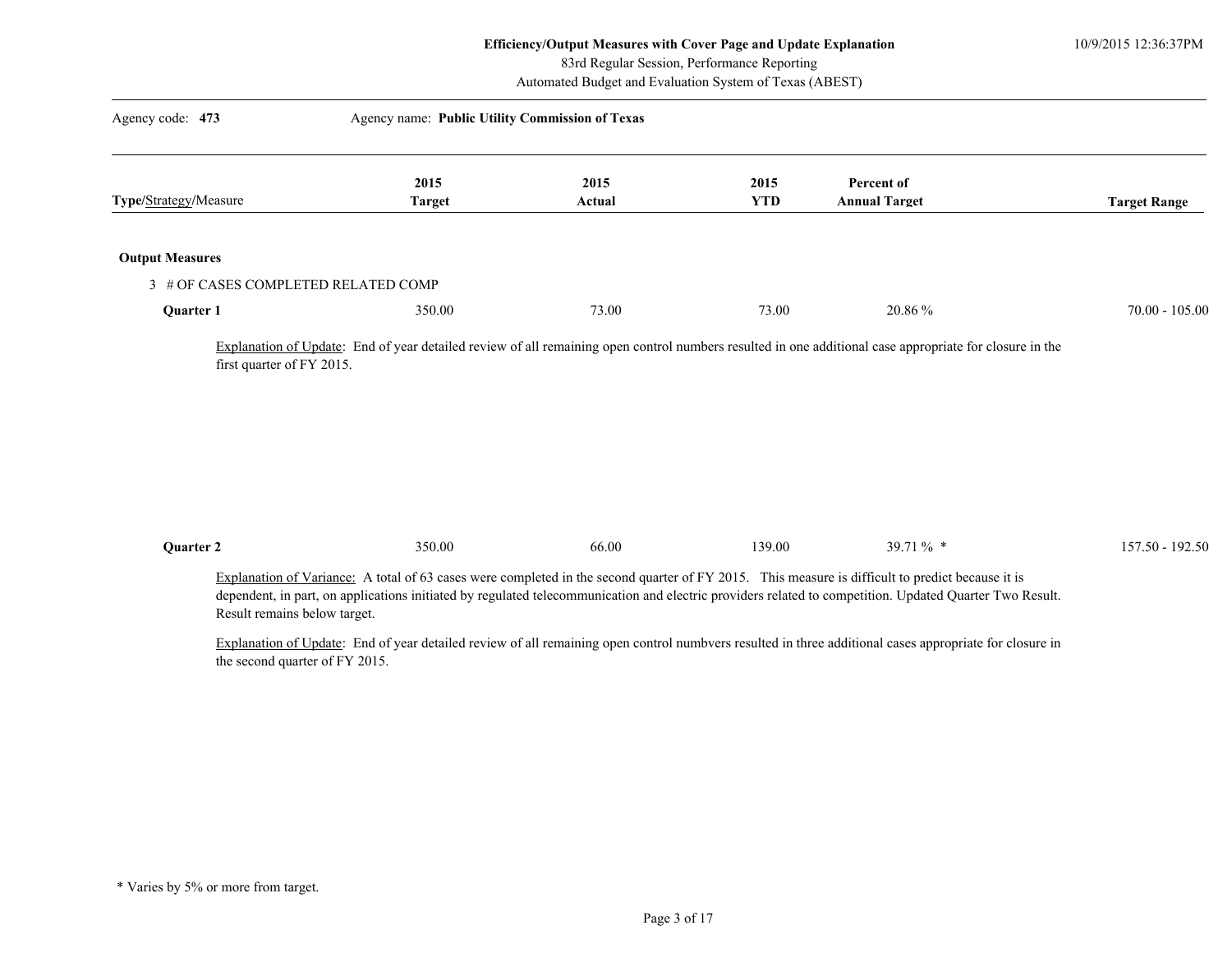10/9/2015 12:36:37PM

83rd Regular Session, Performance Reporting

Automated Budget and Evaluation System of Texas (ABEST)

| Agency code: 473                    | Agency name: Public Utility Commission of Texas |                |                    |                                                                                                                                                                                                                                                                                                               |                     |
|-------------------------------------|-------------------------------------------------|----------------|--------------------|---------------------------------------------------------------------------------------------------------------------------------------------------------------------------------------------------------------------------------------------------------------------------------------------------------------|---------------------|
| Type/Strategy/Measure               | 2015<br><b>Target</b>                           | 2015<br>Actual | 2015<br><b>YTD</b> | Percent of<br><b>Annual Target</b>                                                                                                                                                                                                                                                                            | <b>Target Range</b> |
| <b>Output Measures</b>              |                                                 |                |                    |                                                                                                                                                                                                                                                                                                               |                     |
| 3 # OF CASES COMPLETED RELATED COMP |                                                 |                |                    |                                                                                                                                                                                                                                                                                                               |                     |
| Quarter 3                           | 350.00                                          | 76.00          | 215.00             | 61.43 $\%$ *                                                                                                                                                                                                                                                                                                  | $245.00 - 280.00$   |
| Quarter 4                           | 350.00                                          | 65.00          | 280.00             | 80.00 $\%$ *                                                                                                                                                                                                                                                                                                  | 332.50 - 367.50     |
| 1 and 2.                            |                                                 |                |                    | Explanation of Variance: A total of 65 cases were completed in the fourth quarter of FY 2015. This measure is difficult to predict because it is<br>dependent, in part, on applications initiated by regulated telecommunication and electric providers related to competition. Updates were made to Quarters |                     |
| 1-2-1 UTILITY REGULATION            |                                                 |                |                    |                                                                                                                                                                                                                                                                                                               |                     |

1 # OF RATE CASES COMPLETED ELECTRIC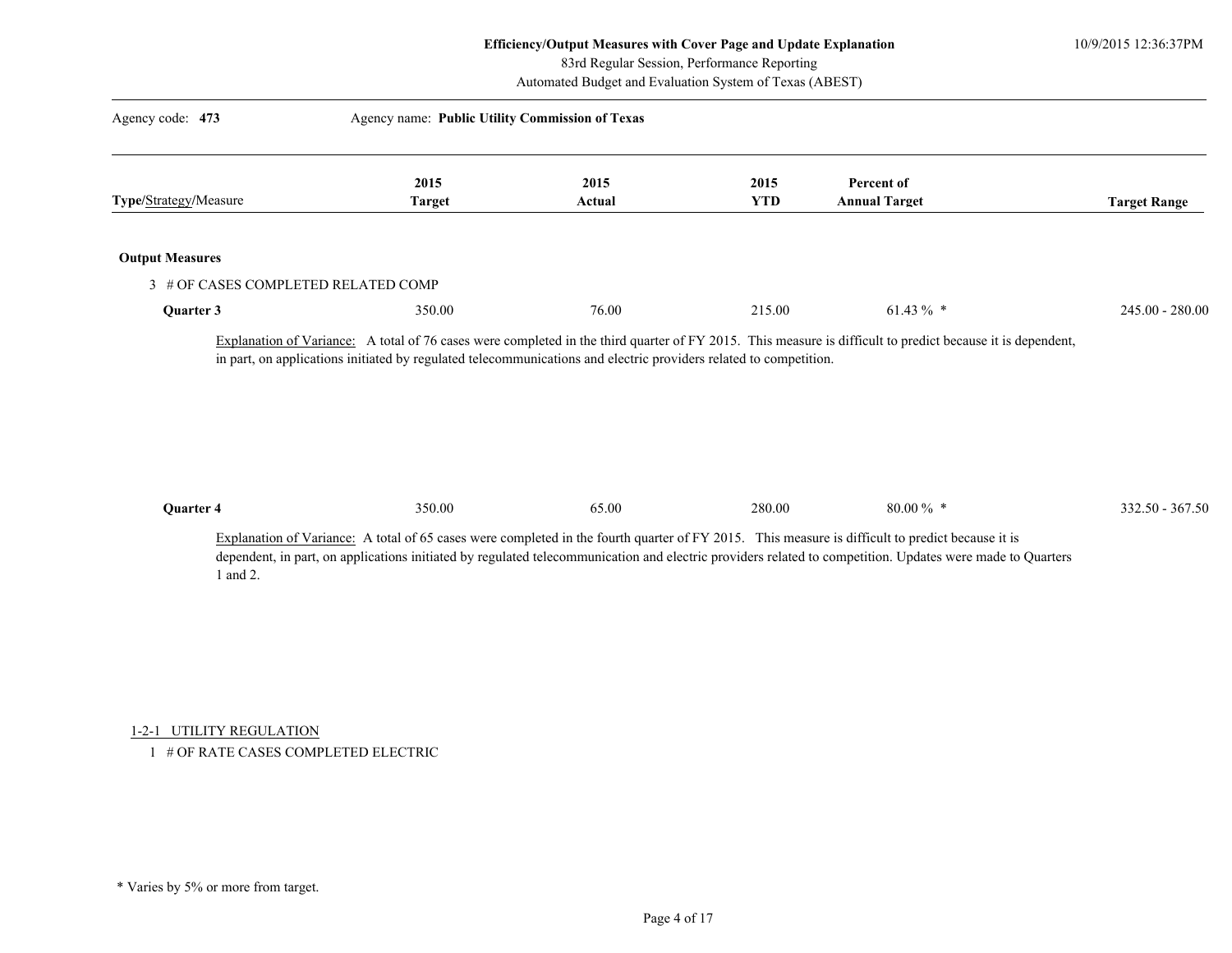10/9/2015 12:36:37PM

83rd Regular Session, Performance Reporting

| Agency code: 473       | Agency name: Public Utility Commission of Texas                                                                                                                                                                                                                                                                         |                |                    |                                    |                     |
|------------------------|-------------------------------------------------------------------------------------------------------------------------------------------------------------------------------------------------------------------------------------------------------------------------------------------------------------------------|----------------|--------------------|------------------------------------|---------------------|
| Type/Strategy/Measure  | 2015<br><b>Target</b>                                                                                                                                                                                                                                                                                                   | 2015<br>Actual | 2015<br><b>YTD</b> | Percent of<br><b>Annual Target</b> | <b>Target Range</b> |
| <b>Output Measures</b> |                                                                                                                                                                                                                                                                                                                         |                |                    |                                    |                     |
|                        | 1 # OF RATE CASES COMPLETED ELECTRIC                                                                                                                                                                                                                                                                                    |                |                    |                                    |                     |
| <b>Ouarter 1</b>       | 55.00                                                                                                                                                                                                                                                                                                                   | 23.00          | 23.00              | 41.82 % *                          | $11.00 - 16.50$     |
|                        | Explanation of Variance: During the first quarter of FY 2015 there were two major and twenty-one minor electric rate cases completed. The majority of<br>cases completed were for regulatory adjustment to energy efficiency cost recovery or transmission cost recovery factors.                                       |                |                    |                                    |                     |
|                        |                                                                                                                                                                                                                                                                                                                         |                |                    |                                    |                     |
| Quarter 2              | 55.00                                                                                                                                                                                                                                                                                                                   | 16.00          | 39.00              | 70.91 % *                          | $24.75 - 30.25$     |
|                        | Explanation of Variance: There were two $(2)$ major and fourteen $(14)$ minor rate cases completed for regulated electric utilities for the second quarter of<br>FY 2015. The majority of cases completed were for amendments to transmission cost recovery factors or interim updates to wholesale transmission rates. |                |                    |                                    |                     |
| Quarter 3              | 55.00                                                                                                                                                                                                                                                                                                                   | 8.00           | 47.00              | 85.45 % *                          | $38.50 - 44.00$     |
|                        | Explanation of Variance: There were one major and seven minor rate cases completed for regulated electric utilities for the third quarter of FY 2015.<br>The majority of cases completed were for amendments to transmission cost recovery factors or interim updates to wholesale transmission rates.                  |                |                    |                                    |                     |
| Quarter 4              | 55.00                                                                                                                                                                                                                                                                                                                   | 18.00          | 65.00              | 118.18% *                          | $52.25 - 57.75$     |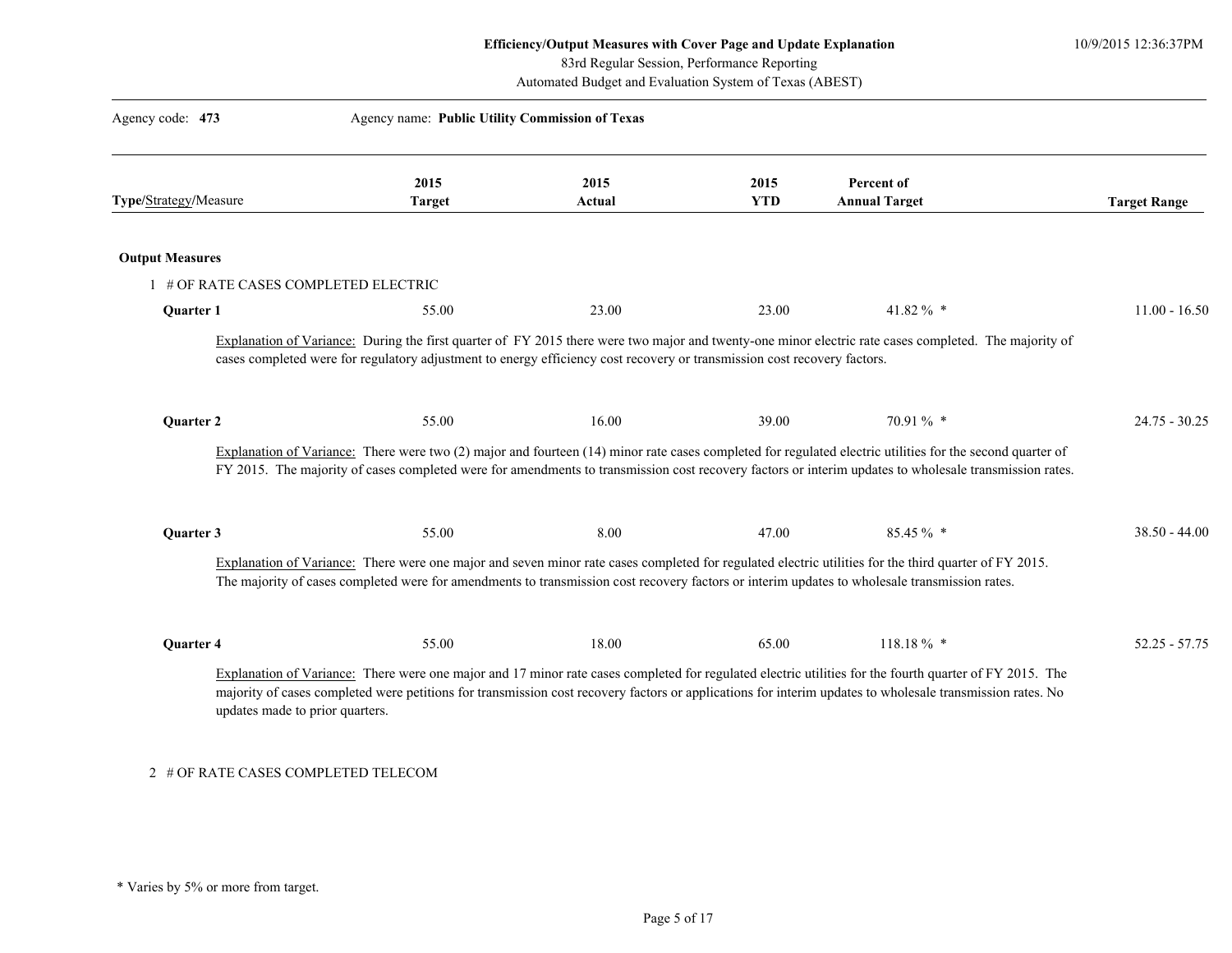10/9/2015 12:36:37PM

83rd Regular Session, Performance Reporting

Automated Budget and Evaluation System of Texas (ABEST)

| Agency code: 473       |                                     | Agency name: Public Utility Commission of Texas |                |                    |                                                                                                                                                                                                                                                                                                                   |                     |
|------------------------|-------------------------------------|-------------------------------------------------|----------------|--------------------|-------------------------------------------------------------------------------------------------------------------------------------------------------------------------------------------------------------------------------------------------------------------------------------------------------------------|---------------------|
| Type/Strategy/Measure  |                                     | 2015<br><b>Target</b>                           | 2015<br>Actual | 2015<br><b>YTD</b> | Percent of<br><b>Annual Target</b>                                                                                                                                                                                                                                                                                | <b>Target Range</b> |
| <b>Output Measures</b> |                                     |                                                 |                |                    |                                                                                                                                                                                                                                                                                                                   |                     |
|                        | 2 # OF RATE CASES COMPLETED TELECOM |                                                 |                |                    |                                                                                                                                                                                                                                                                                                                   |                     |
| Quarter 1              |                                     | 7.00                                            | 0.00           | 0.00               | $0.00\%$ *                                                                                                                                                                                                                                                                                                        | $1.40 - 2.10$       |
|                        |                                     |                                                 |                |                    | Explanation of Variance: The Commission processed no rate cases for regulated telecommunications providers for the first quarter of FY 2015. This<br>measure is difficult to predict because it is dependent, in part, on applications initiated by regulated telecommunications providers for changes in rates.  |                     |
|                        |                                     |                                                 |                |                    |                                                                                                                                                                                                                                                                                                                   |                     |
| Quarter 2              |                                     | 7.00                                            | 7.00           | 7.00               | $100.00\%$ *                                                                                                                                                                                                                                                                                                      | $3.15 - 3.85$       |
|                        | rates.                              |                                                 |                |                    | Explanation of Variance: The Commission processed seven rate cases for regulated telecommunications providers for the second quarter of FY 2015.<br>This measure is difficult to predict because it is dependent, in part, on applications initiated by regulated telecommunications providers for changes in     |                     |
| Quarter 3              |                                     | 7.00                                            | 2.00           | 9.00               | 128.57 % *                                                                                                                                                                                                                                                                                                        | $4.90 - 5.60$       |
|                        |                                     |                                                 |                |                    | Explanation of Variance: The Commission processed two rate cases for regulated telecommunications providers for the third quarter of FY 2015. This<br>measure is difficult to predict because it is dependent, in part, on applications initiated by regulated telecommunications providers for changes in rates. |                     |
| Quarter 4              |                                     | 7.00                                            | 1.00           | 10.00              | 142.86 % *                                                                                                                                                                                                                                                                                                        | $6.65 - 7.35$       |

1 INFO REQUEST RESPONSES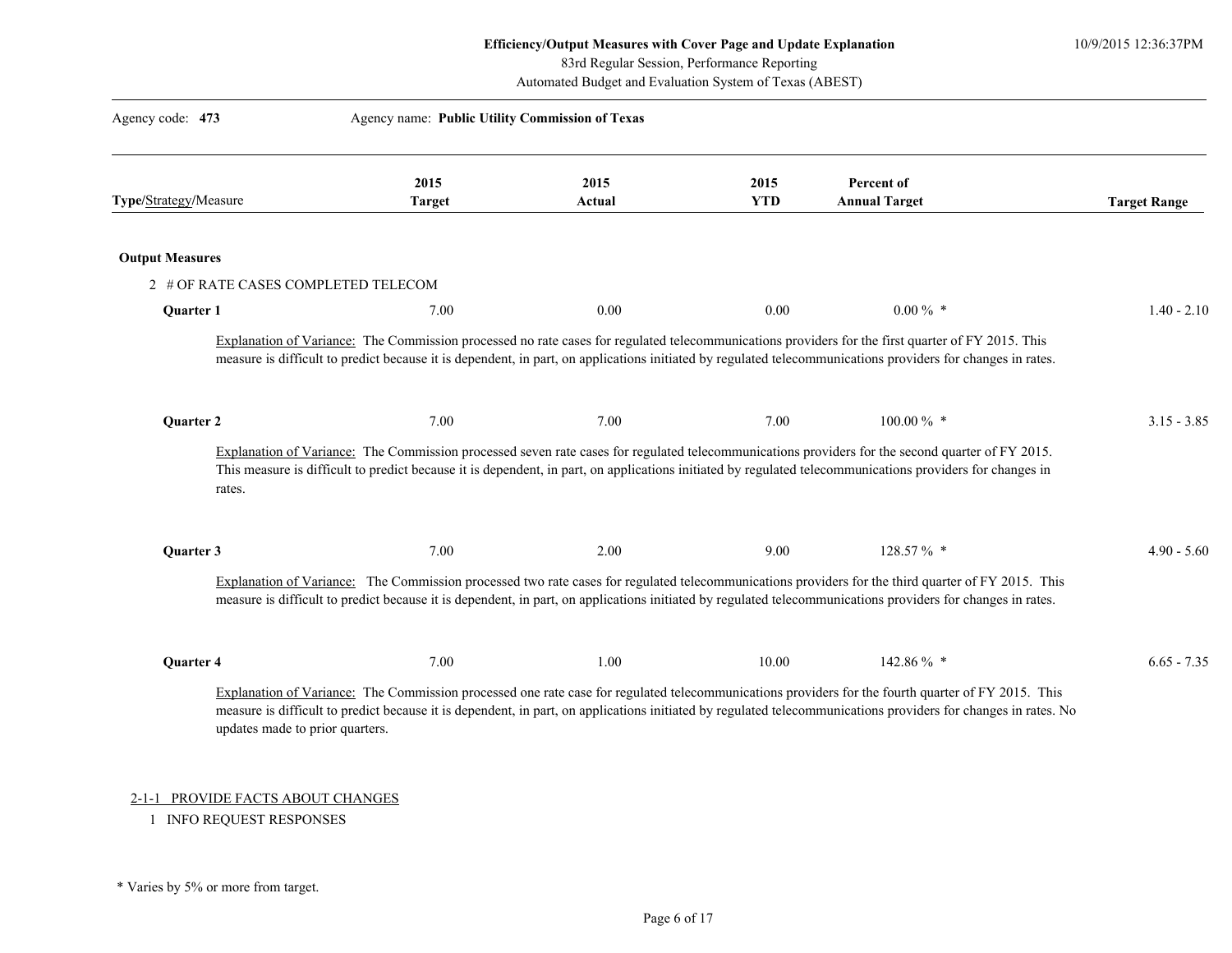10/9/2015 12:36:37PM

83rd Regular Session, Performance Reporting

Automated Budget and Evaluation System of Texas (ABEST)

| Agency code: 473       | Agency name: Public Utility Commission of Texas |           |            |                      |                         |
|------------------------|-------------------------------------------------|-----------|------------|----------------------|-------------------------|
|                        | 2015                                            | 2015      | 2015       | Percent of           |                         |
| Type/Strategy/Measure  | <b>Target</b>                                   | Actual    | <b>YTD</b> | <b>Annual Target</b> | <b>Target Range</b>     |
|                        |                                                 |           |            |                      |                         |
| <b>Output Measures</b> |                                                 |           |            |                      |                         |
| INFO REQUEST RESPONSES |                                                 |           |            |                      |                         |
| Quarter 1              | 75,000.00                                       | 18,140.00 | 18,140.00  | 24.19 %              | $15,000.00 - 22,500.00$ |

Information Requests closed for this quarter.

<sup>\*</sup> Varies by 5% or more from target.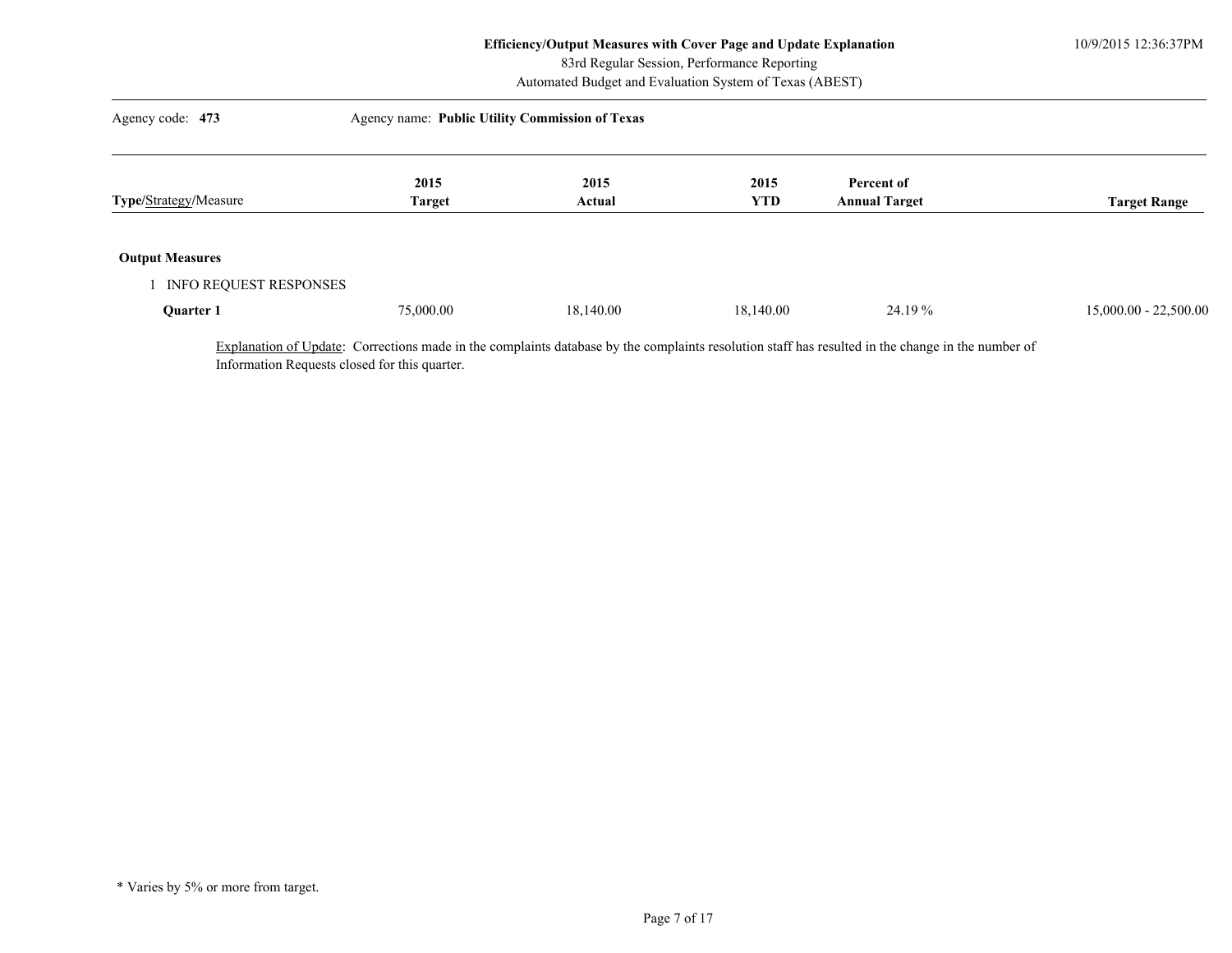10/9/2015 12:36:37PM

83rd Regular Session, Performance Reporting

Automated Budget and Evaluation System of Texas (ABEST)

| Agency code: 473       | Agency name: Public Utility Commission of Texas |           |            |                      |                         |
|------------------------|-------------------------------------------------|-----------|------------|----------------------|-------------------------|
|                        | 2015                                            | 2015      | 2015       | Percent of           |                         |
| Type/Strategy/Measure  | <b>Target</b>                                   | Actual    | <b>YTD</b> | <b>Annual Target</b> | <b>Target Range</b>     |
|                        |                                                 |           |            |                      |                         |
| <b>Output Measures</b> |                                                 |           |            |                      |                         |
| INFO REQUEST RESPONSES |                                                 |           |            |                      |                         |
| Quarter 2              | 75,000.00                                       | 16.940.00 | 35,080.00  | 46.77 %              | $33,750.00 - 41,250.00$ |

Information Requests closed for this quarter.

<sup>\*</sup> Varies by 5% or more from target.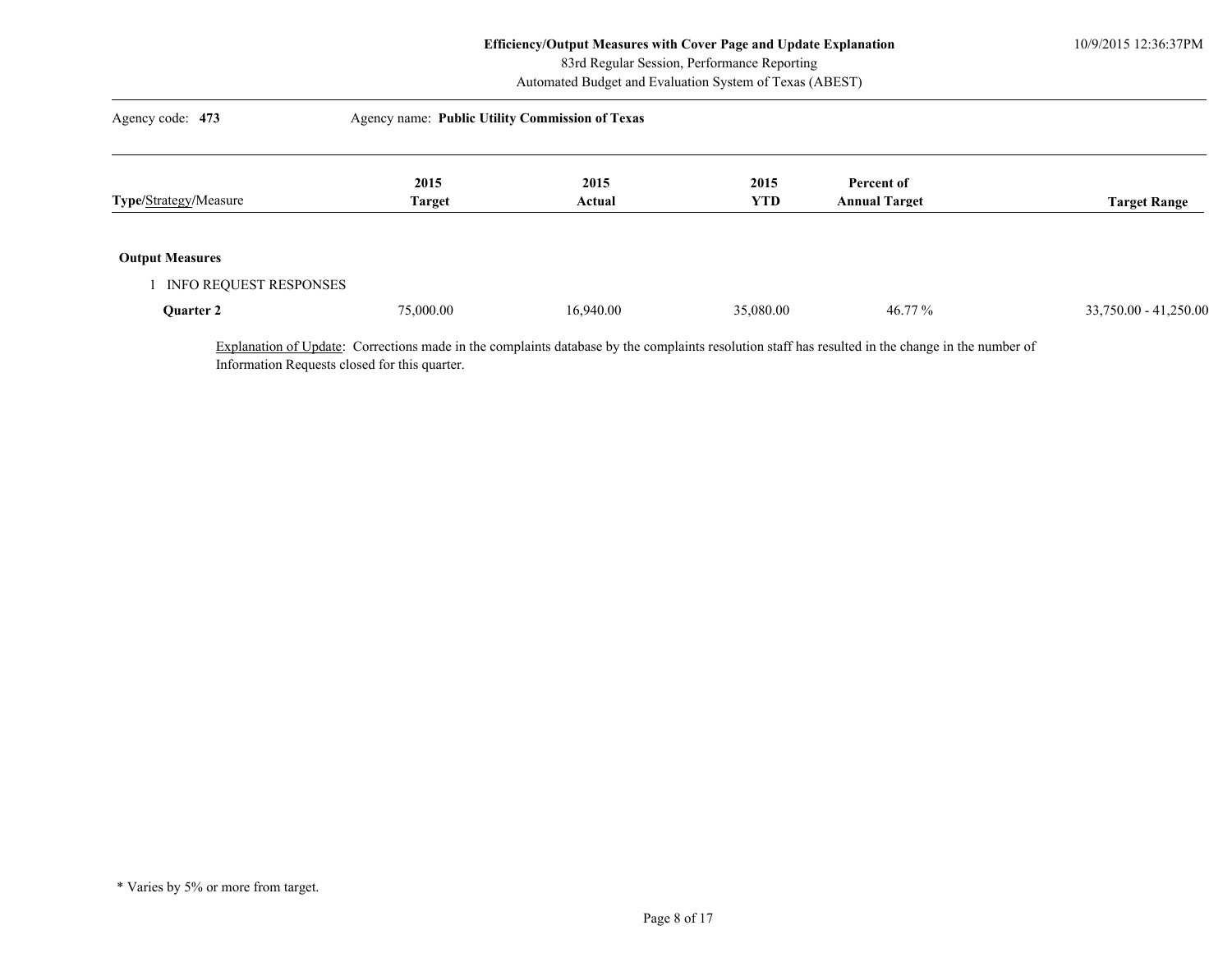10/9/2015 12:36:37PM

83rd Regular Session, Performance Reporting

Automated Budget and Evaluation System of Texas (ABEST)

| Agency code: 473       | Agency name: Public Utility Commission of Texas |                |                    |                                    |                         |  |  |
|------------------------|-------------------------------------------------|----------------|--------------------|------------------------------------|-------------------------|--|--|
| Type/Strategy/Measure  | 2015<br><b>Target</b>                           | 2015<br>Actual | 2015<br><b>YTD</b> | Percent of<br><b>Annual Target</b> | <b>Target Range</b>     |  |  |
| <b>Output Measures</b> |                                                 |                |                    |                                    |                         |  |  |
| INFO REQUEST RESPONSES |                                                 |                |                    |                                    |                         |  |  |
| Quarter 3              | 75,000.00                                       | 15,531.00      | 50,611.00          | $67.48 \%$ *                       | $52,500.00 - 60,000.00$ |  |  |
|                        |                                                 |                |                    |                                    |                         |  |  |

Explanation of Variance: This measure reports the number of information requests responded to by Commission personnel that have contact with customers. Three separate divisions are primarily responsible for responding to customers: Customer Protection Division, Central Records and General Law. The Customer Protection Division shows a decline in phone calls to the Intake Center possibly due to not having any major occurrences and unusually mild temperatures in Texas during the months of March, April and May. Updated Quarter Three Result. Result remains below target for this quarter.

Explanation of Update: Corrections made in the complaints database by the complaints resolution staff has resulted in the change in the number of Information Requests closed for this quarter. Result remains below target.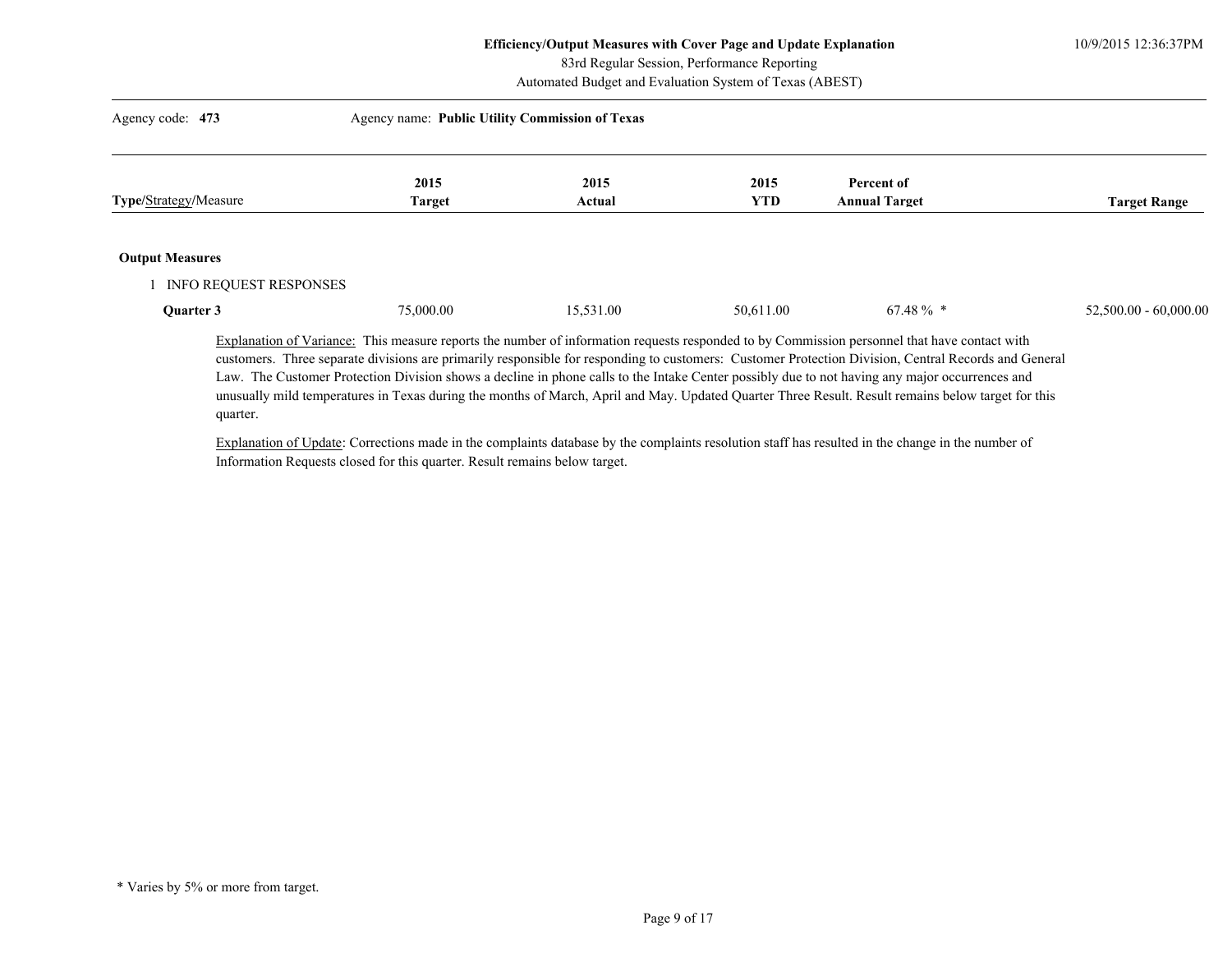10/9/2015 12:36:37PM

83rd Regular Session, Performance Reporting

Automated Budget and Evaluation System of Texas (ABEST)

| Agency code: 473                                    | Agency name: Public Utility Commission of Texas |                |                    |                                                                                                                                                                                                                                                                                                      |                       |
|-----------------------------------------------------|-------------------------------------------------|----------------|--------------------|------------------------------------------------------------------------------------------------------------------------------------------------------------------------------------------------------------------------------------------------------------------------------------------------------|-----------------------|
| Type/Strategy/Measure                               | 2015<br><b>Target</b>                           | 2015<br>Actual | 2015<br><b>YTD</b> | Percent of<br><b>Annual Target</b>                                                                                                                                                                                                                                                                   | <b>Target Range</b>   |
| <b>Output Measures</b>                              |                                                 |                |                    |                                                                                                                                                                                                                                                                                                      |                       |
| INFO REQUEST RESPONSES                              |                                                 |                |                    |                                                                                                                                                                                                                                                                                                      |                       |
|                                                     |                                                 |                | 66,593.00          | $88.79\%$ *                                                                                                                                                                                                                                                                                          | 71,250.00 - 78,750.00 |
| Quarter 4                                           | 75,000.00                                       | 15,982.00      |                    | Explanation of Variance: This measure reports the number of information requests responded to by Commission personnel that have contact with<br>customers. Three separate divisions are primarily responsible for responding to customers: Customer Protection Division, Central Records and General |                       |
| place in FY'15.                                     |                                                 |                |                    | Law. The Customer Protection Division shows a decline in phone calls to the Intake Center as there were no major weather or industry issues that took                                                                                                                                                |                       |
| 2-2-1 ASSIST CUSTOMERS<br># OF COMPLAINTS CONCLUDED |                                                 |                |                    |                                                                                                                                                                                                                                                                                                      |                       |

Explanation of Update: Updates in the first quarter changed some complaints to non-jurisdictional inquiries. Result remains below target.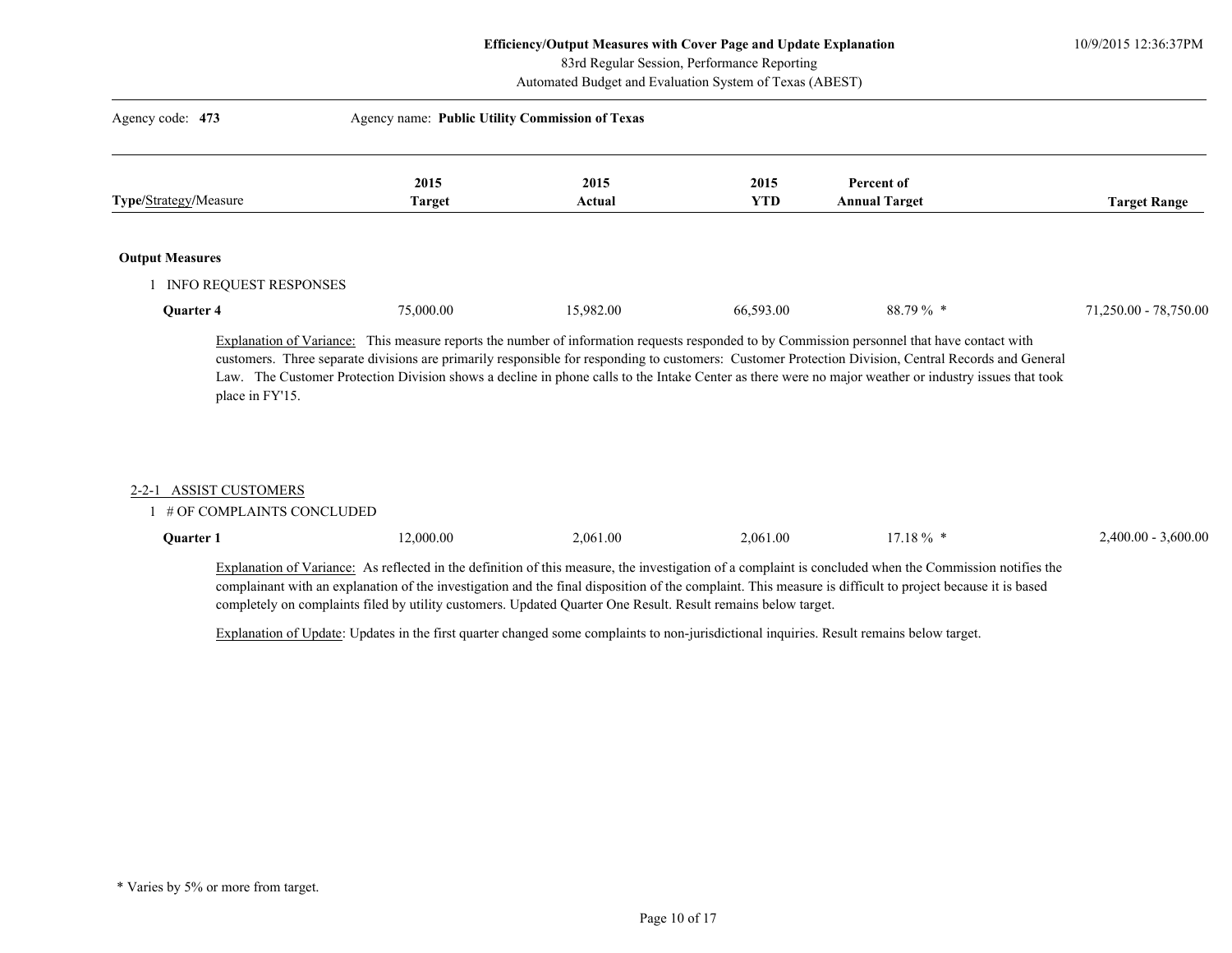10/9/2015 12:36:37PM

83rd Regular Session, Performance Reporting

Automated Budget and Evaluation System of Texas (ABEST)

| Agency code: 473          | Agency name: Public Utility Commission of Texas                                                  |                |                    |                                                                                                                                                                                                                                                                                                                                                                                                                                                                                                                                                                                                                              |                       |
|---------------------------|--------------------------------------------------------------------------------------------------|----------------|--------------------|------------------------------------------------------------------------------------------------------------------------------------------------------------------------------------------------------------------------------------------------------------------------------------------------------------------------------------------------------------------------------------------------------------------------------------------------------------------------------------------------------------------------------------------------------------------------------------------------------------------------------|-----------------------|
| Type/Strategy/Measure     | 2015<br><b>Target</b>                                                                            | 2015<br>Actual | 2015<br><b>YTD</b> | Percent of<br><b>Annual Target</b>                                                                                                                                                                                                                                                                                                                                                                                                                                                                                                                                                                                           | <b>Target Range</b>   |
|                           |                                                                                                  |                |                    |                                                                                                                                                                                                                                                                                                                                                                                                                                                                                                                                                                                                                              |                       |
| <b>Output Measures</b>    |                                                                                                  |                |                    |                                                                                                                                                                                                                                                                                                                                                                                                                                                                                                                                                                                                                              |                       |
| # OF COMPLAINTS CONCLUDED |                                                                                                  |                |                    |                                                                                                                                                                                                                                                                                                                                                                                                                                                                                                                                                                                                                              |                       |
| Quarter 2                 | 12,000.00                                                                                        | 1,729.00       | 3,790.00           | 31.58 $\%$ *                                                                                                                                                                                                                                                                                                                                                                                                                                                                                                                                                                                                                 | $5,400.00 - 6,600.00$ |
|                           | complainant with an explanation of the investigation and the final disposition of the complaint. |                |                    | Explanation of Variance: As reflected in the definition of this measure, the investigation of a complaint is concluded when the Commission notifies the<br>complainant with an explanation of the investigation and the final disposition of the complaint. The decline in the number of closed complaints could be<br>attributed to the Christmas Holidays with staff taking time off and the PUCT no longer regulating quality of service issues with AT&T Texas as of<br>October 23, 2014. As reflected in the definition of this measure, the investigation of a complaint is concluded when the Commission notifies the |                       |

| Ouarter. | 000.00 | 140.00 | .930.00 | $\sim$<br>49. | 9.600.0<br>$0.400.00 - 7$ |
|----------|--------|--------|---------|---------------|---------------------------|
|----------|--------|--------|---------|---------------|---------------------------|

Explanation of Variance: As reflected in the definition of this measure, the investigation of a complaint is concluded when the Commission notifies the complainant with an explanation of the investigation and the final disposition of the complaint. This measure is difficult to project because it is based completely on complaints filed by utility customers.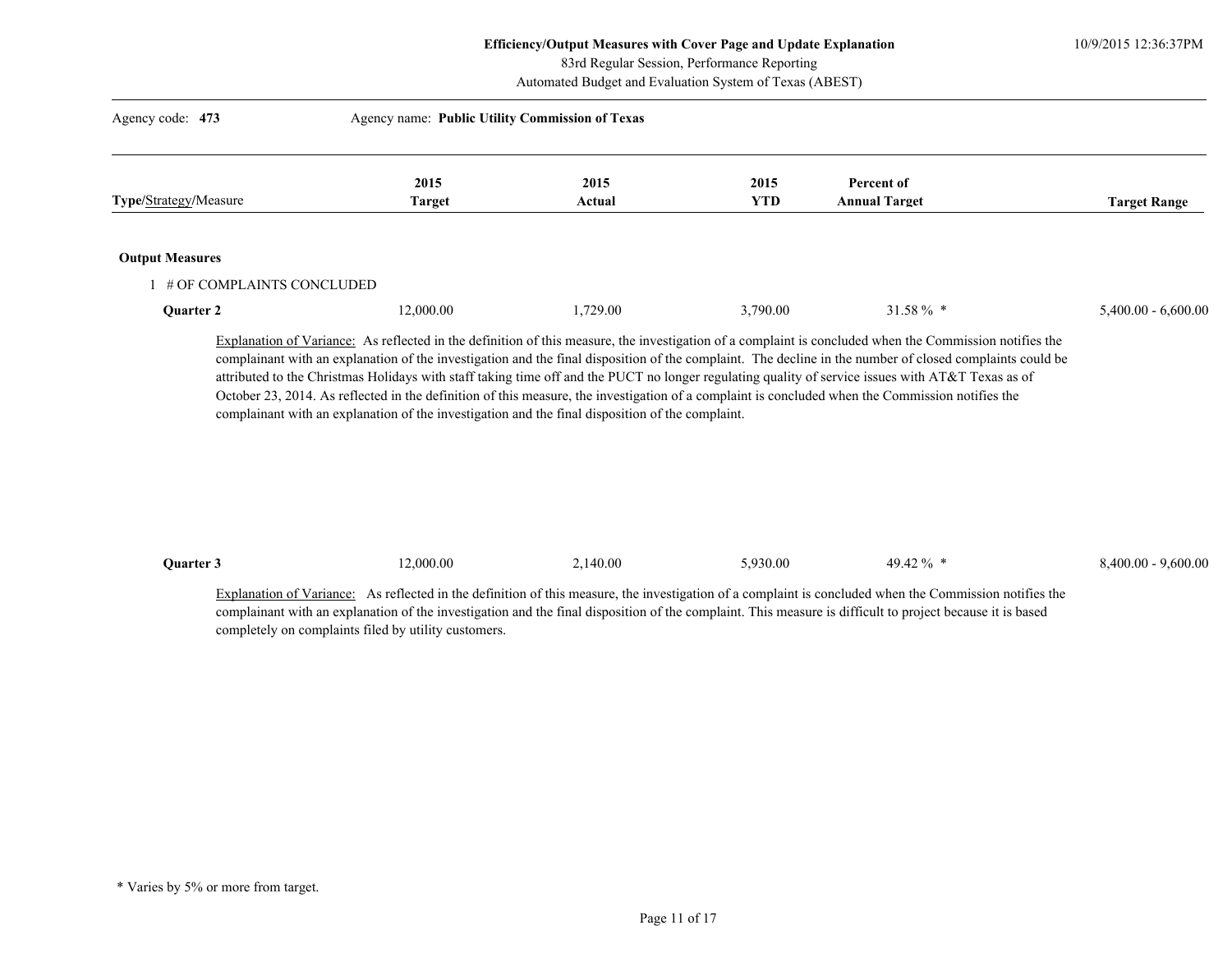83rd Regular Session, Performance Reporting

| Agency code: 473                                                                     | Agency name: Public Utility Commission of Texas                                                                              |                |                    |                                                                                                                                                                                                                                                                                                                                                                                                                                                                     |                         |
|--------------------------------------------------------------------------------------|------------------------------------------------------------------------------------------------------------------------------|----------------|--------------------|---------------------------------------------------------------------------------------------------------------------------------------------------------------------------------------------------------------------------------------------------------------------------------------------------------------------------------------------------------------------------------------------------------------------------------------------------------------------|-------------------------|
| Type/Strategy/Measure                                                                | 2015<br><b>Target</b>                                                                                                        | 2015<br>Actual | 2015<br><b>YTD</b> | Percent of<br><b>Annual Target</b>                                                                                                                                                                                                                                                                                                                                                                                                                                  | <b>Target Range</b>     |
| <b>Output Measures</b>                                                               |                                                                                                                              |                |                    |                                                                                                                                                                                                                                                                                                                                                                                                                                                                     |                         |
| 1 # OF COMPLAINTS CONCLUDED                                                          |                                                                                                                              |                |                    |                                                                                                                                                                                                                                                                                                                                                                                                                                                                     |                         |
| Quarter 4                                                                            | 12,000.00                                                                                                                    | 1,695.00       | 7,625.00           | 63.54 % *                                                                                                                                                                                                                                                                                                                                                                                                                                                           | $11,400.00 - 12,600.00$ |
| <b>Efficiency Measures</b><br>1-1-1 MARKET COMPETITION<br>1 AVERAGE DAYS/COA & SPCOA |                                                                                                                              |                |                    |                                                                                                                                                                                                                                                                                                                                                                                                                                                                     |                         |
| Quarter 1                                                                            | 38.00                                                                                                                        | 48.00          | 48.00              | 126.32 % *                                                                                                                                                                                                                                                                                                                                                                                                                                                          | $36.10 - 39.90$         |
|                                                                                      | minimum of 61 days of notice prior to termination of service.                                                                |                |                    | Explanation of Variance: The Commission processed three COA and 15 SPCOA dockets for the first quarter of FY 2015. No dockets were processed<br>within the targeted 38 days. However, all dockets, except two were processed either no later than day 60 or day 61 as required by the Public Utility<br>Regulatory Act (PURA). The two exceptions were due to $(1)$ a case of first impression; and $(2)$ a case regarding relinquishment that provides customers a |                         |
| Quarter 2                                                                            | 38.00                                                                                                                        | 53.00          | 50.00              | 131.58 % *                                                                                                                                                                                                                                                                                                                                                                                                                                                          | $36.10 - 39.90$         |
|                                                                                      | and/or applicants to review or amend applications, it is difficult to process most applications within the targeted 38 days. |                |                    | Explanation of Variance: The Commission processed zero COA and 11 SPCOA dockets for the second quarter of FY 2015. No dockets were processed<br>within the targeted 38 days. Due to procedural requirements required by rule, requests for hearing, and requests for additional time by Commission Staff                                                                                                                                                            |                         |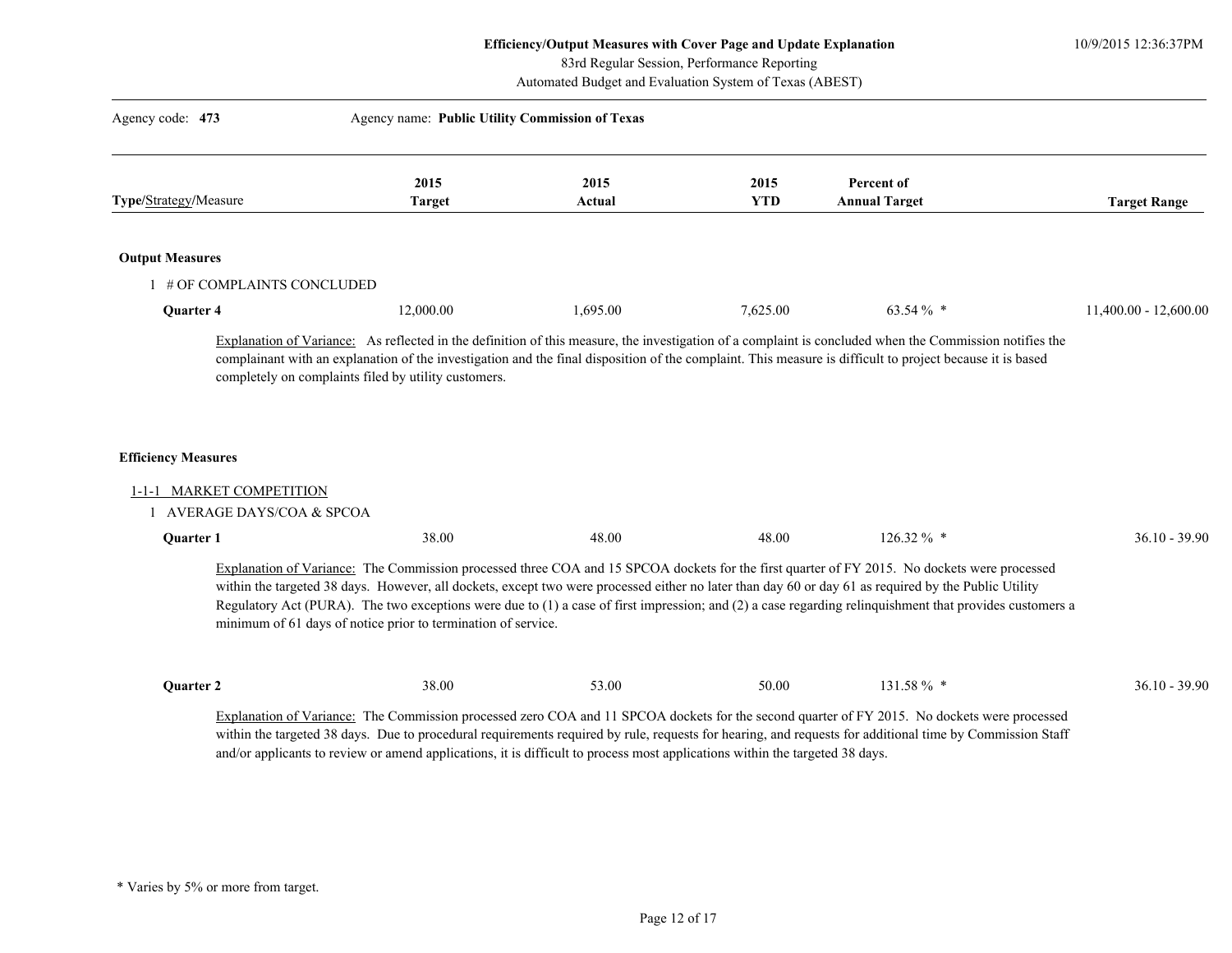10/9/2015 12:36:37PM

83rd Regular Session, Performance Reporting

| Agency code: 473                                                 | Agency name: Public Utility Commission of Texas                                                                                                                                                                                                                                                                                                                                                                                                                    |                |                    |                                    |                     |
|------------------------------------------------------------------|--------------------------------------------------------------------------------------------------------------------------------------------------------------------------------------------------------------------------------------------------------------------------------------------------------------------------------------------------------------------------------------------------------------------------------------------------------------------|----------------|--------------------|------------------------------------|---------------------|
| Type/Strategy/Measure                                            | 2015<br><b>Target</b>                                                                                                                                                                                                                                                                                                                                                                                                                                              | 2015<br>Actual | 2015<br><b>YTD</b> | Percent of<br><b>Annual Target</b> | <b>Target Range</b> |
| <b>Efficiency Measures</b>                                       |                                                                                                                                                                                                                                                                                                                                                                                                                                                                    |                |                    |                                    |                     |
| 1 AVERAGE DAYS/COA & SPCOA                                       |                                                                                                                                                                                                                                                                                                                                                                                                                                                                    |                |                    |                                    |                     |
| Quarter 3                                                        | 38.00                                                                                                                                                                                                                                                                                                                                                                                                                                                              | 49.00          | 49.00              | 128.95 % *                         | $36.10 - 39.90$     |
|                                                                  | Explanation of Variance: The Commission completed zero COA and 12 SPCOA dockets for the third quarter of FY 2015. No dockets were processed<br>within the targeted 38 days. Due to procedural requirements required by rule, requests for hearing, and requests for additional time by Commission Staff<br>and/or applicants to review or amend applications, it is difficult to process most applications within the targeted 38 days.                            |                |                    |                                    |                     |
| Quarter 4                                                        | 38.00                                                                                                                                                                                                                                                                                                                                                                                                                                                              | 38.00          | 47.00              | 123.68 % *                         | $36.10 - 39.90$     |
| targeted 38 days.                                                | Explanation of Variance: The Commission processed 2 COA and 8 SPCOA dockets for the fourth quarter of FY 2015. The total average number of<br>days to process all applications was within the targeted 38 days. However, due to procedural requirements required by rule, requests for hearing, and<br>requests for additional time by Commission Staff and/or applicants to review or amend applications, it is difficult to process most applications within the |                |                    |                                    |                     |
| 1-2-1 UTILITY REGULATION<br>1 AVG DAYS PROCESS RATE CASE FOR TDU |                                                                                                                                                                                                                                                                                                                                                                                                                                                                    |                |                    |                                    |                     |
| Quarter 1                                                        | 200.00                                                                                                                                                                                                                                                                                                                                                                                                                                                             | 118.00         | 118.00             | 59.00 % *                          | $190.00 - 210.00$   |
|                                                                  | Explanation of Variance: This measure reflects the average number of days to complete major electric rate cases for a transmission and distribution utility<br>(TDU). There were two major electric rate cases that fit the definition of a TDU that were completed within the first quarter of FY 2015. This measure is<br>difficult to predict because it is dependent, in part, on applications initiated by regulated electric providers for changes in rates. |                |                    |                                    |                     |
| <b>Ouarter 2</b>                                                 | 200.00                                                                                                                                                                                                                                                                                                                                                                                                                                                             | 277.00         | 197.00             | 98.50 %                            | $190.00 - 210.00$   |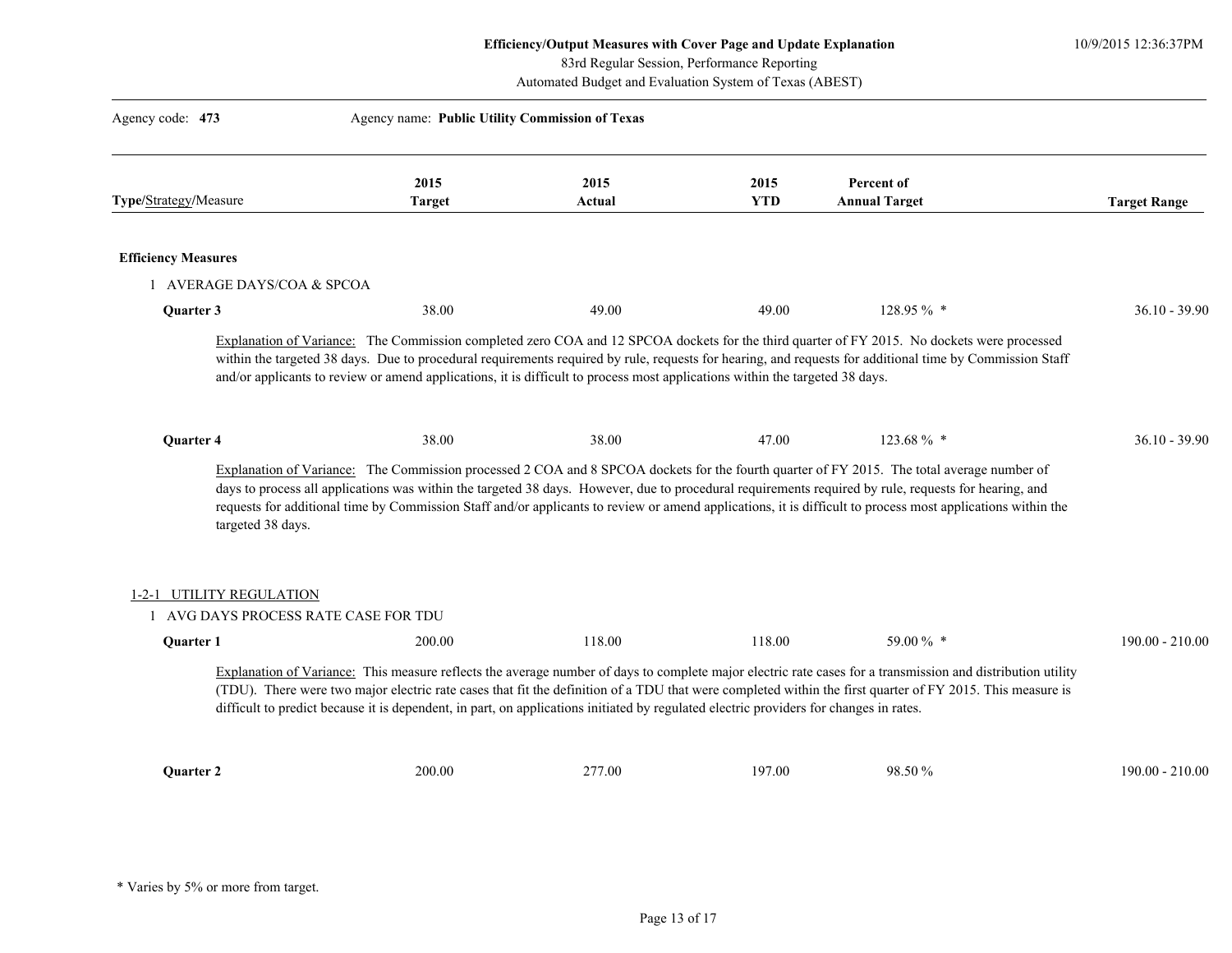10/9/2015 12:36:37PM

83rd Regular Session, Performance Reporting

| Agency code: 473           |                                                               | Agency name: Public Utility Commission of Texas                                                                                                   |                |                    |                                                                                                                                                                                                                                                                                                            |                     |
|----------------------------|---------------------------------------------------------------|---------------------------------------------------------------------------------------------------------------------------------------------------|----------------|--------------------|------------------------------------------------------------------------------------------------------------------------------------------------------------------------------------------------------------------------------------------------------------------------------------------------------------|---------------------|
| Type/Strategy/Measure      |                                                               | 2015<br><b>Target</b>                                                                                                                             | 2015<br>Actual | 2015<br><b>YTD</b> | Percent of<br><b>Annual Target</b>                                                                                                                                                                                                                                                                         | <b>Target Range</b> |
|                            |                                                               |                                                                                                                                                   |                |                    |                                                                                                                                                                                                                                                                                                            |                     |
| <b>Efficiency Measures</b> | 1 AVG DAYS PROCESS RATE CASE FOR TDU                          |                                                                                                                                                   |                |                    |                                                                                                                                                                                                                                                                                                            |                     |
| Quarter 3                  |                                                               | 200.00                                                                                                                                            | 141.00         | 186.00             | 93.00 % *                                                                                                                                                                                                                                                                                                  | $190.00 - 210.00$   |
|                            |                                                               | is difficult to predict because it is dependent, in part, on applications initiated by regulated electric providers for changes in rates.         |                |                    | utility (TDU). There was one major electric rate case that fit the definition of TDU that was completed within the third quarter of FY 2015. This measure                                                                                                                                                  |                     |
| Quarter 4                  |                                                               | 200.00                                                                                                                                            | 0.00           | 186.00             | 93.00 % *                                                                                                                                                                                                                                                                                                  | $190.00 - 210.00$   |
| 2-1-1                      | PROVIDE FACTS ABOUT CHANGES<br>% INFO ELECTRONIC DISTRIBUTION | measure is difficult to predict because it is dependent, in part, on applications initiated by regulated electric providers for changes in rates. |                |                    | Explanation of Variance: This measure reflects the average number of days to complete major electric rate cases for a transmission and distribution<br>utility (TDU). There were no major electric rate cases that fit the definition of TDU that was completed within the fourth quarter of FY 2015. This |                     |
| Quarter 1                  |                                                               | $80.00\%$                                                                                                                                         | 96.39 %        | 96.39 %            | 120.49 % *                                                                                                                                                                                                                                                                                                 | $76.00 - 84.00$     |
|                            | exceeding the target for this measure.                        |                                                                                                                                                   |                |                    | Explanation of Variance: Less customer outreach events in the 1st quarter limited the distribution of hard copy education material that resulted in                                                                                                                                                        |                     |
| Quarter 2                  |                                                               | 80.00%                                                                                                                                            | 94.90 %        | 95.61 %            | 119.51 % *                                                                                                                                                                                                                                                                                                 | $76.00 - 84.00$     |
|                            | exceeding the target for this measure.                        |                                                                                                                                                   |                |                    | Explanation of Variance: Few customer outreach events in the 2nd quarter limited the distribution of hard copy educational material that resulted in                                                                                                                                                       |                     |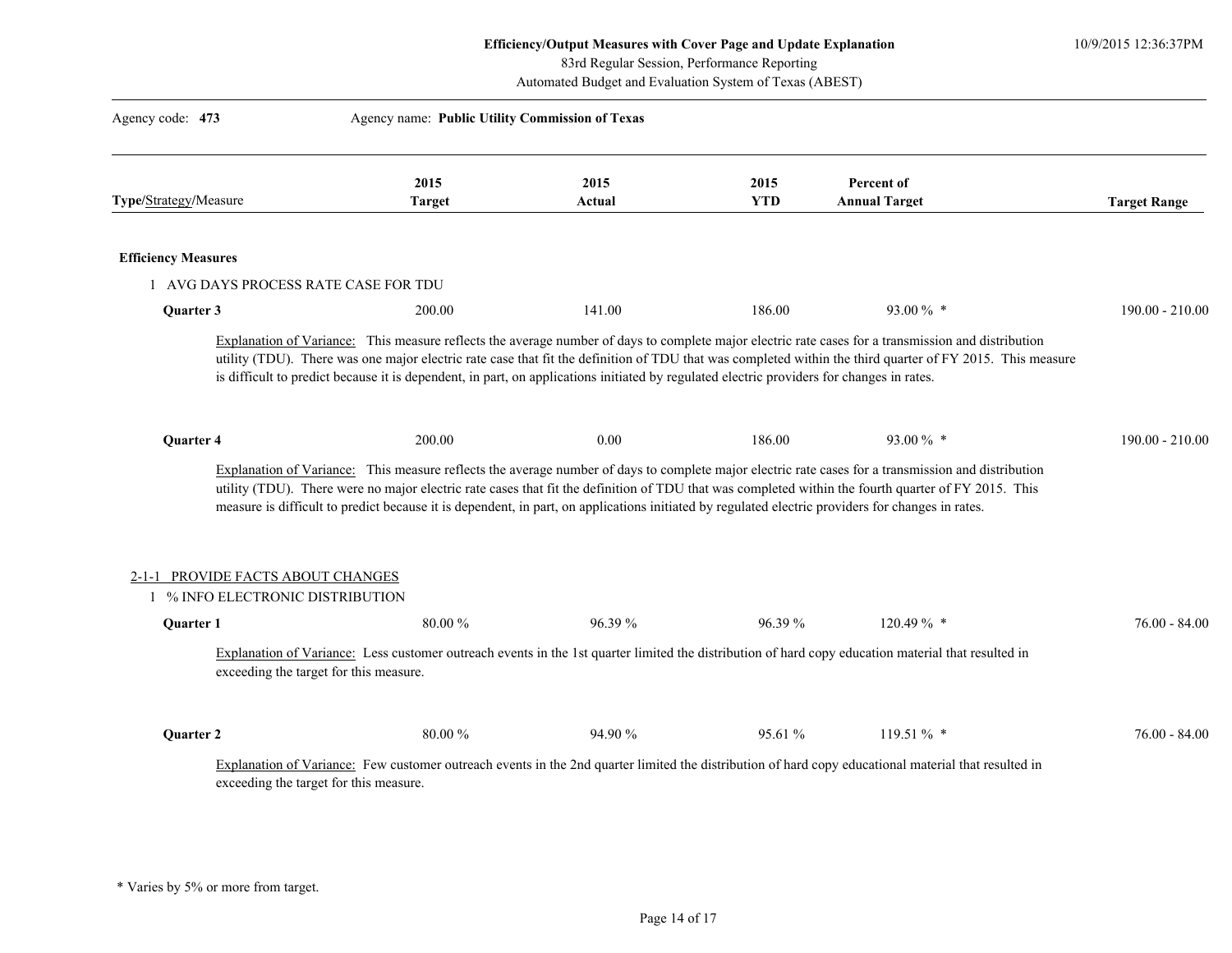10/9/2015 12:36:37PM

83rd Regular Session, Performance Reporting

Automated Budget and Evaluation System of Texas (ABEST)

| Agency code: 473               | Agency name: Public Utility Commission of Texas                                                                                                                                                                                                                                                                                                                                                                                                                                                                                                                                                                                                                                                                                                                                 |                |                    |                                    |                     |
|--------------------------------|---------------------------------------------------------------------------------------------------------------------------------------------------------------------------------------------------------------------------------------------------------------------------------------------------------------------------------------------------------------------------------------------------------------------------------------------------------------------------------------------------------------------------------------------------------------------------------------------------------------------------------------------------------------------------------------------------------------------------------------------------------------------------------|----------------|--------------------|------------------------------------|---------------------|
| Type/Strategy/Measure          | 2015<br><b>Target</b>                                                                                                                                                                                                                                                                                                                                                                                                                                                                                                                                                                                                                                                                                                                                                           | 2015<br>Actual | 2015<br><b>YTD</b> | Percent of<br><b>Annual Target</b> | <b>Target Range</b> |
|                                |                                                                                                                                                                                                                                                                                                                                                                                                                                                                                                                                                                                                                                                                                                                                                                                 |                |                    |                                    |                     |
| <b>Efficiency Measures</b>     |                                                                                                                                                                                                                                                                                                                                                                                                                                                                                                                                                                                                                                                                                                                                                                                 |                |                    |                                    |                     |
| % INFO ELECTRONIC DISTRIBUTION |                                                                                                                                                                                                                                                                                                                                                                                                                                                                                                                                                                                                                                                                                                                                                                                 |                |                    |                                    |                     |
| Quarter 3                      | 80.00 %                                                                                                                                                                                                                                                                                                                                                                                                                                                                                                                                                                                                                                                                                                                                                                         | $90.03\%$      | 93.44 %            | $116.80\%$ *                       | $76.00 - 84.00$     |
| <b>Ouarter 4</b>               | Explanation of Variance: Successful customer outreach events promoting our Power to Choose website during the 3rd quarter resulted in an increase in<br>website traffic that resulted in exceeding the target for this measure.<br>80.00 %<br>Explanation of Variance: Successful customer outreach events promoting our Power to Choose website during the 4th quarter resulted in an increase in<br>website traffic. This contributed to slightly exceeding the target for this measure.                                                                                                                                                                                                                                                                                      | 76.58 %        | 87.79 %            | $109.74\%$ *                       | $76.00 - 84.00$     |
| 2-2-1 ASSIST CUSTOMERS         | AVERAGE DAYS: CONCLUDE COMPLAINTS                                                                                                                                                                                                                                                                                                                                                                                                                                                                                                                                                                                                                                                                                                                                               |                |                    |                                    |                     |
| Quarter 1                      | 16.00                                                                                                                                                                                                                                                                                                                                                                                                                                                                                                                                                                                                                                                                                                                                                                           | 18.00          | 18.00              | $112.50\%$ *                       | $15.20 - 16.80$     |
|                                | Explanation of Variance: The agency's performance for this measure is dependent, in part, on how quickly electric and telephone service providers<br>respond to complaints that are forwarded to them by the Commission. The PUC continues to work with the service providers to improve their<br>understanding of the process and to develop good working relationships. Also, implementing enhancements identified by users of the complaint database<br>have improved its functionality and efficiency in entering data to facilitate complaint handling. Quality checks are performed on the entered data and<br>concluded complaints are periodically audited to ensure the complaint file data is complete and accurate. These activities contribute to strengthening the |                |                    |                                    |                     |

knowledge base and performance of staff who readily engage in educating customers and investigating complaints.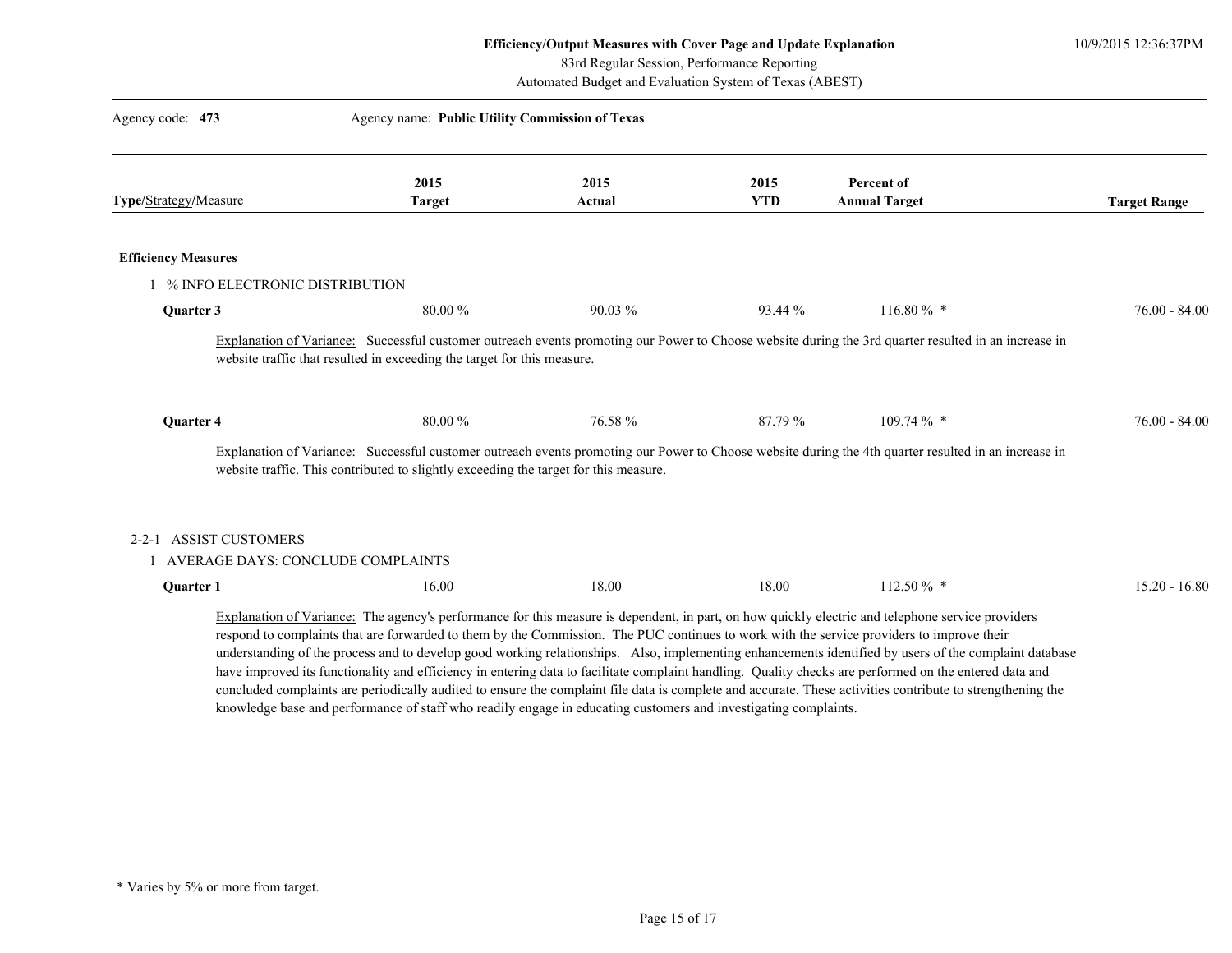10/9/2015 12:36:37PM

83rd Regular Session, Performance Reporting

| Agency code: 473           | Agency name: Public Utility Commission of Texas                                                           |                |                    |                                    |                     |
|----------------------------|-----------------------------------------------------------------------------------------------------------|----------------|--------------------|------------------------------------|---------------------|
| Type/Strategy/Measure      | 2015<br><b>Target</b>                                                                                     | 2015<br>Actual | 2015<br><b>YTD</b> | Percent of<br><b>Annual Target</b> | <b>Target Range</b> |
| <b>Efficiency Measures</b> |                                                                                                           |                |                    |                                    |                     |
|                            | 1 AVERAGE DAYS: CONCLUDE COMPLAINTS                                                                       |                |                    |                                    |                     |
| Quarter 2                  | 16.00                                                                                                     | 17.00          | 17.50              | 109.38 % *                         | $15.20 - 16.80$     |
|                            | concluded complaints are periodically audited to ensure the complaint file data is complete and accurate. |                |                    |                                    |                     |
| Quarter 3                  | 16.00                                                                                                     | 21.00          | 19.00              | $118.75\%$ *                       | $15.20 - 16.80$     |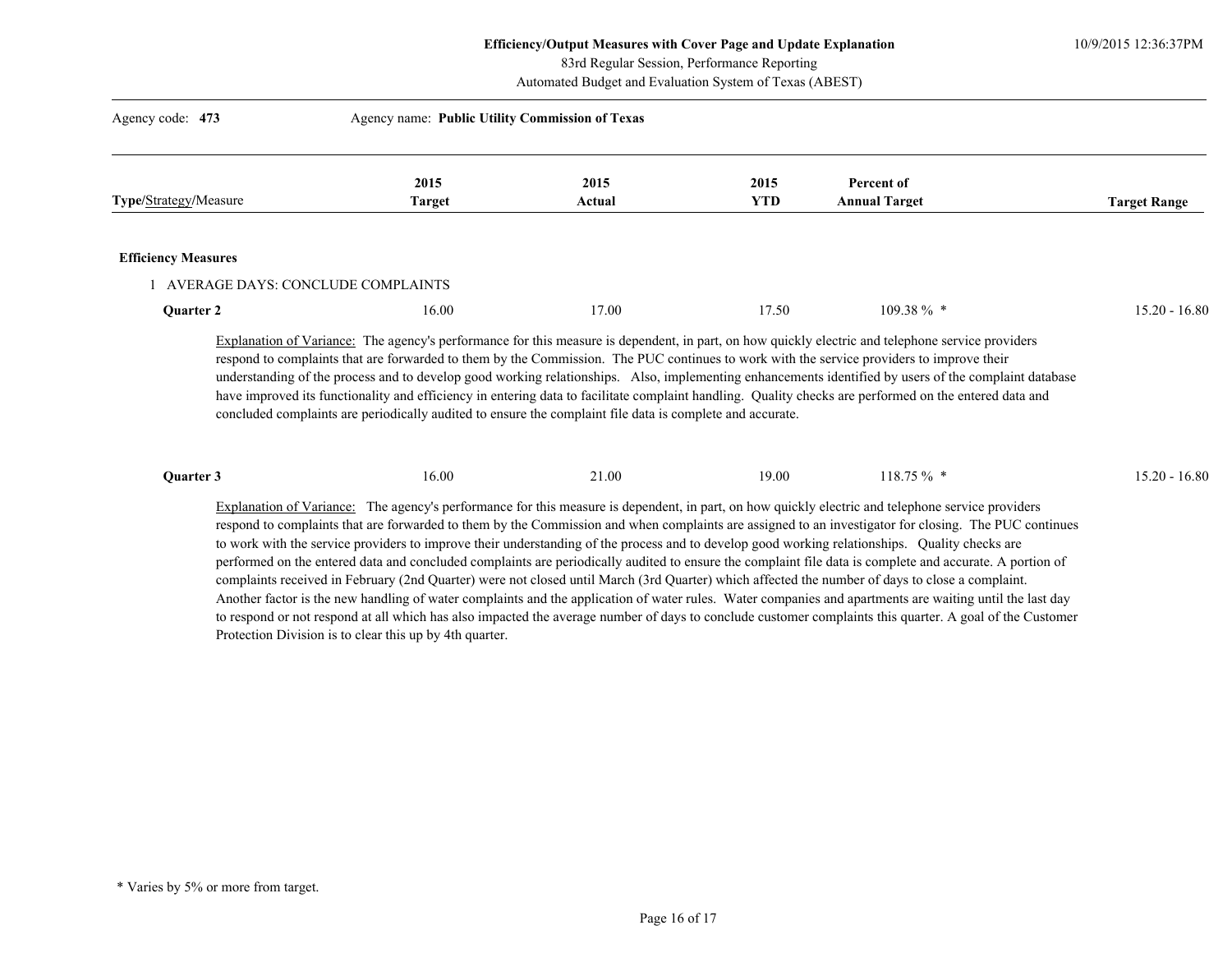10/9/2015 12:36:37PM

83rd Regular Session, Performance Reporting

Automated Budget and Evaluation System of Texas (ABEST)

| Agency code: 473                  | Agency name: Public Utility Commission of Texas |        |            |                                                                                                                                                        |                     |  |
|-----------------------------------|-------------------------------------------------|--------|------------|--------------------------------------------------------------------------------------------------------------------------------------------------------|---------------------|--|
|                                   | 2015                                            | 2015   | 2015       | Percent of                                                                                                                                             |                     |  |
| Type/Strategy/Measure             | <b>Target</b>                                   | Actual | <b>YTD</b> | <b>Annual Target</b>                                                                                                                                   | <b>Target Range</b> |  |
| <b>Efficiency Measures</b>        |                                                 |        |            |                                                                                                                                                        |                     |  |
| AVERAGE DAYS: CONCLUDE COMPLAINTS |                                                 |        |            |                                                                                                                                                        |                     |  |
| Quarter 4                         | 16.00                                           | 20.00  | 19.00      | $118.75\%$ *                                                                                                                                           | $15.20 - 16.80$     |  |
|                                   |                                                 |        |            | Evalenction of Veriance: The agency's performance for this measure is dependent in part, on how quickly electric telephone and water service providers |                     |  |

Explanation of Variance: The agency's performance for this measure is dependent, in part, on how quickly electric, telephone and water service providers respond to complaints that are forwarded to them by the Commission. The PUC continues to work with the service providers to improve their understanding of the process and to develop good working relationships. Also, implementing enhancements identified by users of the complaint database have improved its functionality and efficiency in entering data to facilitate complaint handling. Quality checks are performed on the entered data and concluded complaints are periodically audited to ensure the complaint file data is complete and accurate. These activities contribute to strengthening the knowledge base and performance of staff who readily engage in educating customers and investigating complaints.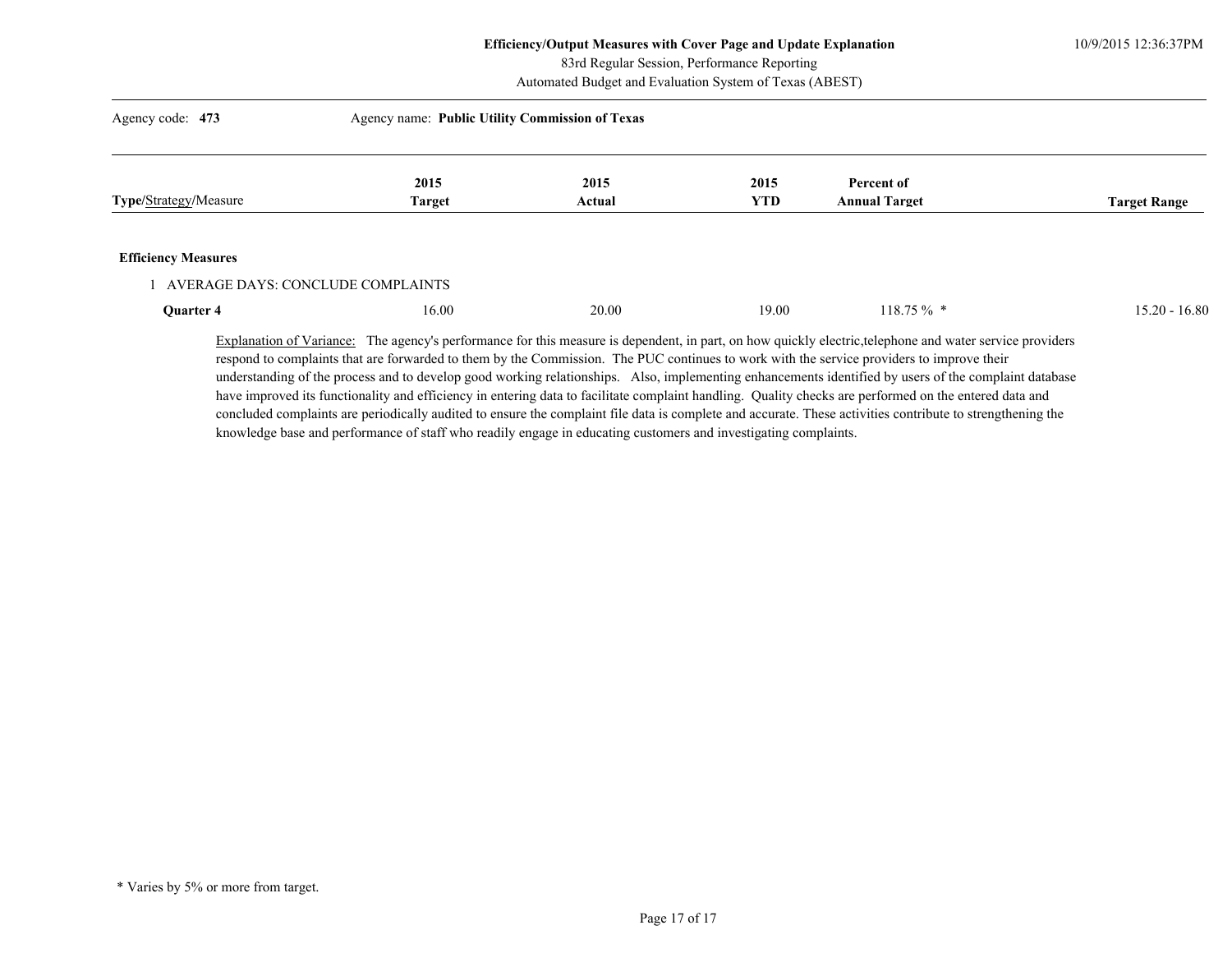# **ACTUAL PERFORMANCE FOR EXPLANATORY MEASURES 473 - Public Utility Commission of Texas Fiscal Year 2015 10/9/2015**